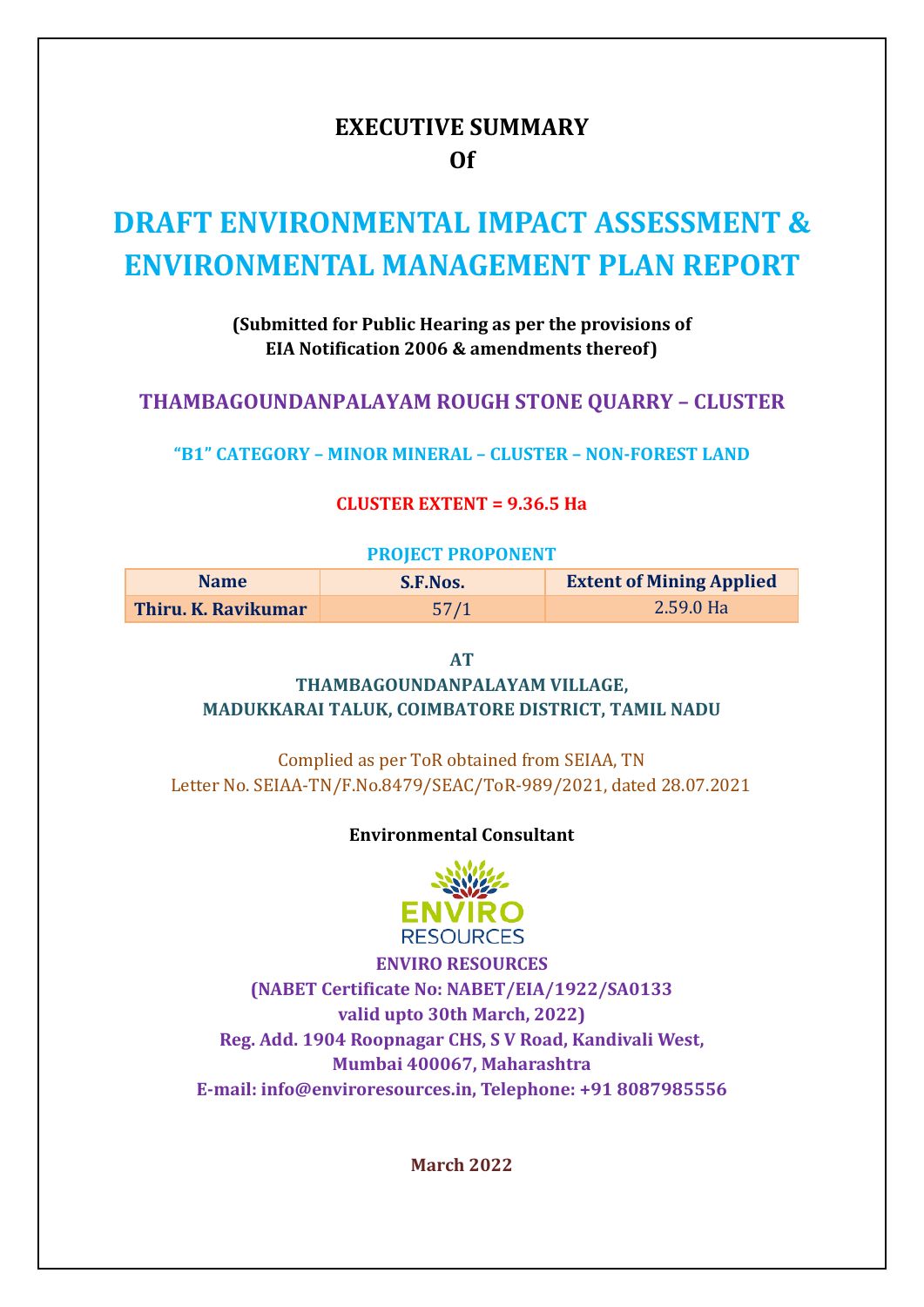#### *Lessee: Thiru. K. Ravikumar (Lease Area: 2.59.0 Ha)*

*Executive Summary*

# 1. **INTRODUCTION**

Rough Stone is the major requirements for construction industry. This EIA report is prepared by considering Cumulative load of all proposed & existing quarries of Thambagoundanpalayam Rough Stone Quarries Cluster consisting of 1 Proposed and 2 Existing Quarry with total extent of Cluster of 9.36.5 Ha in Thambagoundanpalayam Village & Arisipalayam village, Madukkarai Taluk, Coimbatore District, Tamil Nadu, cluster area calculated as per MoEF & CC Notification S.O. 2269(E), Dated 1st July 2016.

This EIA Report is prepared in compliance with ToR obtained vide –

Letter No. SEIAA-TN/F.No.8479/SEAC/ToR-989/2021, dated 28.07.2021

The Baseline Monitoring study has been carried out during the period of October to December 2021 and this EIA and EMP report is prepared for considering cumulative impacts arising out of these projects, the Cumulative Environmental Impact Assessment study is undertaken, which is followed by preparation of a detailed Environmental Management Plan (EMP) individually to minimize those adverse impacts.

# **"Draft EIA report prepared on the basis of ToR Issued & Standard ToR for carrying out Public Hearing for the Grant of Environmental Clearance from SEIAA, - Tamil Nadu"**

| Name of the Project        | Thiru. K. Ravikumar Rough Stone Quarry          |
|----------------------------|-------------------------------------------------|
| S.F. No.                   | 57/1                                            |
| Extent                     | 9.36.5 Ha                                       |
| Land Type<br>Patta Land    |                                                 |
| Village Taluk and District | Thambagoundanpalayam Village, Madukkarai Taluk, |
|                            | Coimbatore District                             |

#### **1.1 DETAILS OF PROJECT PROPONENT –**

#### **1.2 QUARRY DETAILS WITHIN 500 M RADIUS**

| Code | Name of the<br>lessee |                      | <b>S.F.Nos</b>  |          | <b>Extent</b><br><b>Area</b><br>(Ha) | <b>Period of lease</b> |
|------|-----------------------|----------------------|-----------------|----------|--------------------------------------|------------------------|
|      |                       |                      | <b>Existing</b> |          |                                      |                        |
| E1.  | N.S.Manonmani         | 577/1A1A,            |                 | 577/1A2, | 3.15.5                               | 24.11.2018 to          |
|      |                       | Arisipalayam         |                 |          |                                      | 23.11.2023             |
| E2.  | Thiru.<br>K.          | 54/2,                | 55/1,           | 57/2     | 3.62.0                               | 04.08.2016 to          |
|      | Ravikumar             | Thambagoundanpalayam |                 |          | 03.08.2021                           |                        |

Proposed Rough Stone Quarry **Page 1** and the proposed Rough Stone Quarry **Page 1**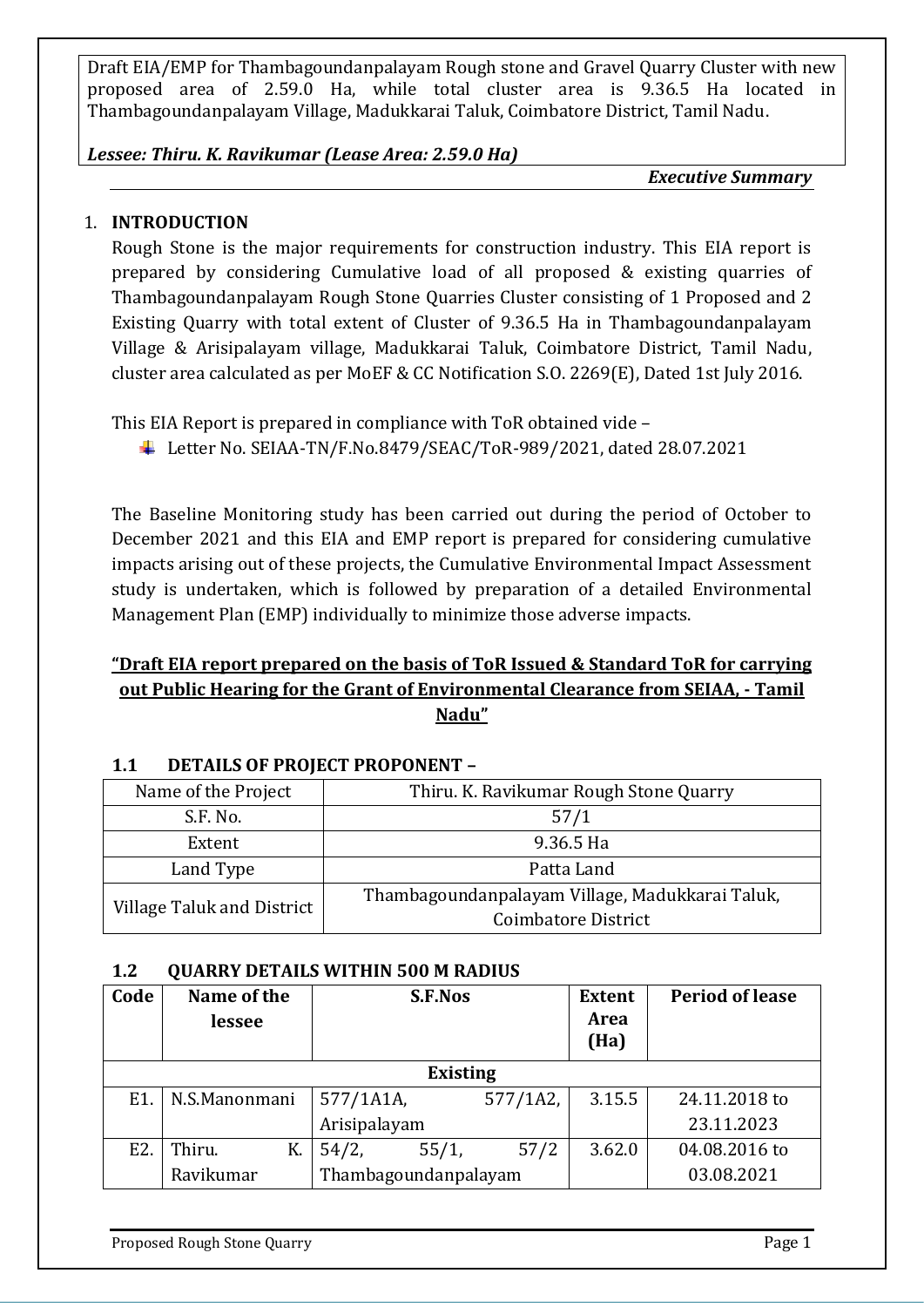#### *Lessee: Thiru. K. Ravikumar (Lease Area: 2.59.0 Ha)*

*Executive Summary*

|     |           | Village              |        |               |
|-----|-----------|----------------------|--------|---------------|
|     |           | <b>Proposed</b>      |        |               |
| P1. | Thiru. K. | 57/1                 | 2.59.0 | Subject Area  |
|     | Ravikumar | Thambagoundanpalayam |        | Précises area |
|     |           | Village              |        | communicated  |
|     |           | <b>Total Extent</b>  | 9.36.5 |               |

#### **1.3 SALIENT FEATURES OF THE PROPOSAL**

| <b>S. No.</b> | <b>Particulars</b>       |                                                               | <b>Details</b>                 |                      |
|---------------|--------------------------|---------------------------------------------------------------|--------------------------------|----------------------|
| 1.            | Type of Project          | Thambagoundanpalayam Rough stone and Gravel quarry<br>project |                                |                      |
| 2.            | Mine area applied        | 2.59.0 Ha                                                     |                                |                      |
| 3.            | Project Location         | S.F.No. 57/1, Thambagoundanpalayam Village,                   |                                |                      |
|               |                          | Madukkarai Taluk, Coimbatore District, Tamil Nadu.            |                                |                      |
| 4.            | Mine Location on         | Latitude                                                      | Longitude                      |                      |
|               | WGS 1984 datum           | 10°52'02.67"N to                                              | 76°57'17.47"E to 76°57'24.54"E |                      |
|               |                          | 10°52'10.08"N                                                 |                                |                      |
| 5.            | Topo sheet Number        | $58 - B/13$                                                   |                                |                      |
| 6.            | Land<br>the<br>use<br>at | Non-Forest Land - Patta Land                                  |                                |                      |
|               | proposed<br>project      | Land<br>Cover:<br>Barren                                      | Land which<br>is               | fit<br>for<br>not    |
|               | site                     | vegetation/cultivation                                        |                                |                      |
| 7.            | Site Topography          | Undulated topography, the area has gentle sloping toward      |                                |                      |
|               |                          | northern side                                                 |                                |                      |
| 8.            | Site elevation above     | 305 m (Max)                                                   |                                |                      |
|               | Mean Sea Level           |                                                               |                                |                      |
| 9.            | Reserves                 | <b>Description</b>                                            | <b>Rough stone</b>             | Gravel in $m3$       |
|               |                          | <b>Geological Reserves</b>                                    | 7,76,440 m <sup>3</sup>        | $13,158 \text{ m}^3$ |
|               |                          | Mineable                                                      | 3,36,781 m <sup>3</sup>        | 9,054                |
|               |                          | Five years plan period as                                     |                                |                      |
|               |                          | in the approved mining                                        | 3,36,781 m <sup>3</sup>        | 9,054                |
|               |                          | plan                                                          |                                |                      |
| 10.           | Lease period             | 5 years                                                       |                                |                      |
| 11.           | Proposed depth of        | 42 m                                                          |                                |                      |
|               | Mining                   |                                                               |                                |                      |
| 12.           | Existing<br>Pit          | 147m (L) x 127m (W) x 20m (D) AGL                             |                                |                      |
|               | Dimension                |                                                               |                                |                      |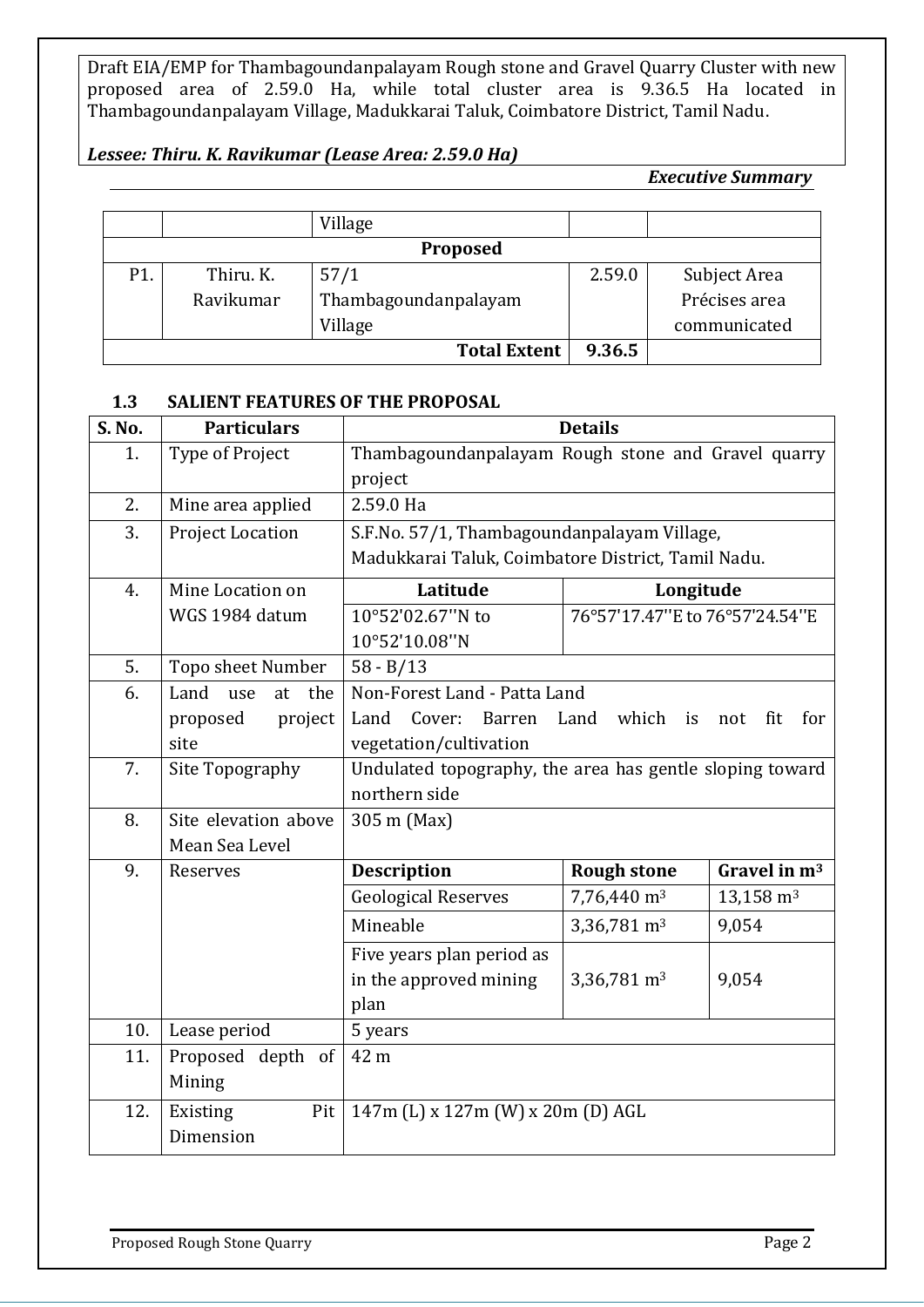#### *Lessee: Thiru. K. Ravikumar (Lease Area: 2.59.0 Ha)*

*Executive Summary*

| S. No. | <b>Particulars</b>         | <b>Details</b>                                              |                             |  |
|--------|----------------------------|-------------------------------------------------------------|-----------------------------|--|
| 13.    | Ultimate<br>Pit            | $217$ m (L) x $124$ m (W) x $42$ m (D)                      |                             |  |
|        | Dimension                  |                                                             |                             |  |
| 14.    | Land Use Pattern           | <b>Description</b>                                          | Percentage                  |  |
|        |                            | Quarry pits/Crusher                                         | 06%                         |  |
|        |                            | <b>Trees</b>                                                | 27%                         |  |
|        |                            | Seasonal Agri Land                                          | 32%                         |  |
|        |                            | Roads                                                       | 05%                         |  |
|        |                            | Habitation                                                  | 06%                         |  |
|        |                            | Barren land                                                 | 24%                         |  |
| 15.    | <b>Climatic Conditions</b> | IMD Data, Coimbatore (1971-2000)                            |                             |  |
|        |                            | Rainfall<br>- 689mm/annum                                   |                             |  |
|        |                            | Temperature - 42 <sup>o</sup> C - 21 <sup>o</sup> C         |                             |  |
| 16.    | Ground water level         | The Ground water is about 65 to 70m depth from ground       |                             |  |
|        |                            | level.                                                      |                             |  |
| 17.    | Seismic zone               | Seismically, this area is categorized under Zone-III as per |                             |  |
|        |                            | IS-1893 (Part-1)-2002. Hence, seismically the site is High  |                             |  |
|        |                            | Damage Risk Zone. With MSK scale of VII.                    |                             |  |
| 18.    | Nearest                    | The<br>Nearest<br>National                                  | Highway<br>(NH)             |  |
|        | State/National             | 544) Coimbatore - Palakkad road is situated about 3.0km     |                             |  |
|        | Highway                    | on the Northern side of the lease applied area.             |                             |  |
|        |                            | State Highway<br>$(SH-26)$<br>The                           | K.G.Chavadi                 |  |
|        |                            | Road is<br>Velanthavalam                                    | about 6.0km on<br>the       |  |
|        |                            | North-western side of the lease applied area.               |                             |  |
| 19.    | Nearest<br>Railway         | Madukkarai -4.0km - Northwest                               |                             |  |
|        | <b>Station</b>             |                                                             |                             |  |
| 20.    | Nearest Air Port           | Coimbatore Airport - 21km - Northeast                       |                             |  |
| 21.    | Nearest                    | Thambagoundanpalayam: 1.0Km - Southeast                     |                             |  |
|        | village/major town         |                                                             |                             |  |
| 22.    | Nearest Town, city,        | Coimbatore                                                  | : 16.18 Km, North Direction |  |
|        | District                   | Madukkarai                                                  | : 4.0 Km, N Direction       |  |
|        | Headquarters along         |                                                             |                             |  |
|        | distance<br>with<br>in     |                                                             |                             |  |
|        | kms.                       |                                                             |                             |  |
| 23.    | Ecologically               | No wildlife sanctuary, national park or biosphere reserve   |                             |  |
|        | sensitive zone             | within 10m radius of mine lease area.                       |                             |  |
| 24.    | Reserved/Protected         | No wildlife sanctuary, national park or biosphere reserve   |                             |  |
|        | forests                    | within 10m radius of mine lease area.                       |                             |  |
|        |                            |                                                             |                             |  |

Proposed Rough Stone Quarry **Proposed Rough Stone Quarry Page 3**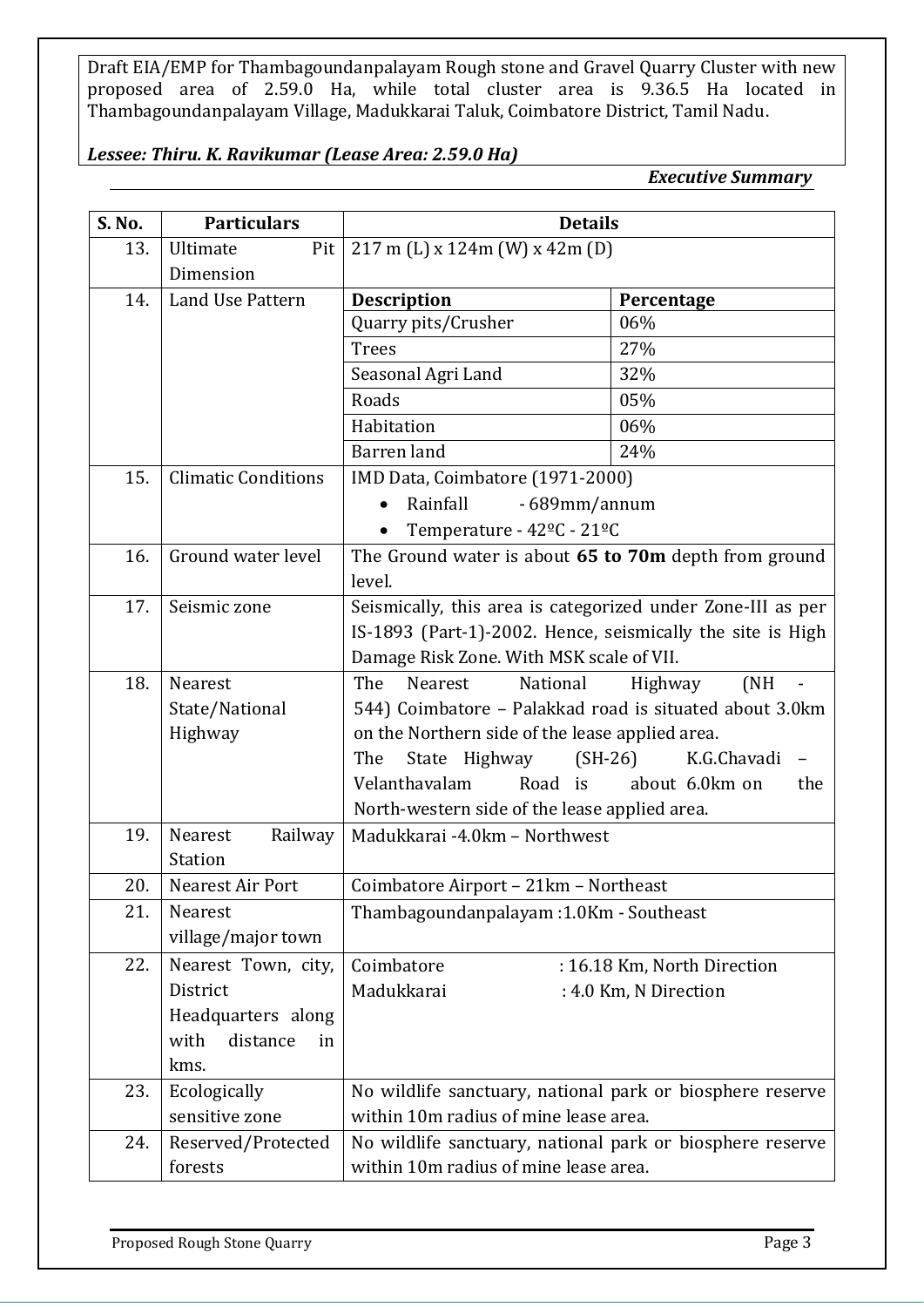#### *Lessee: Thiru. K. Ravikumar (Lease Area: 2.59.0 Ha)*

*Executive Summary*

| S. No. | <b>Particulars</b>     |                                                             | <b>Details</b>                            |                  |                  |
|--------|------------------------|-------------------------------------------------------------|-------------------------------------------|------------------|------------------|
| 25.    | Historical/tourist     | None within 300m radius of mine lease area                  |                                           |                  |                  |
|        | places                 |                                                             |                                           |                  |                  |
| 26.    | Water bodies within    | <b>Water bodies</b>                                         | <b>Distance</b>                           | <b>Direction</b> |                  |
|        | 10 Km Radius           | Varattur River                                              | 90 m                                      | N                |                  |
|        |                        | Canal                                                       | 1.80 km                                   | <b>SE</b>        |                  |
|        |                        | Kumittipathi River                                          | 3.99 km                                   | W                |                  |
| 27.    | Forest<br>Reserve      | <b>Reserve Forest</b>                                       |                                           | <b>Distance</b>  | <b>Direction</b> |
|        | within 10Km Radius     |                                                             |                                           | (Km)             |                  |
|        |                        | Ettimadai R.F                                               |                                           | 4.5              | <b>NW</b>        |
| 28.    | Nearest Hospital       | Madukkarai -5.0km - Northwest                               |                                           |                  |                  |
| 29.    | of<br>Details<br>other | There are following quarries located within the radius of   |                                           |                  |                  |
|        | quarries for a radius  | 500m from the proposed project site.                        |                                           |                  |                  |
|        | of 500m around the     | Details:                                                    |                                           |                  |                  |
|        | quarry site            | Abandoned quarry - Nil                                      |                                           |                  |                  |
|        |                        | Expired quarry                                              | $-$ Nil                                   |                  |                  |
|        |                        | <b>Existing Quarry</b>                                      | - 2Nos (6.77.5Ha)                         |                  |                  |
|        |                        | Proposed quarry                                             | $-1$ Nos (2.59.0Ha)                       |                  |                  |
|        |                        | The total extent of the Existing and proposed quarry within |                                           |                  |                  |
|        |                        | the radius of 500m is 9.36.5Ha. The project falls under the |                                           |                  |                  |
|        |                        | cluster situation.                                          |                                           |                  |                  |
| 30.    | Man power              | Total Employees proposed for the quarry operation is 32     |                                           |                  |                  |
|        |                        | Nos.                                                        |                                           |                  |                  |
| 31.    | Water requirement      | Total water requirement for 3.0 KLD from water vendors &    |                                           |                  |                  |
|        | & source               | nearby Bore well.                                           |                                           |                  |                  |
| 32.    | Overburden /Waste      | The overburden in the form of Gravel formation              |                                           |                  |                  |
| 33.    | Cost of the project    | The Project cost:                                           |                                           |                  |                  |
|        |                        | Project cost<br><b>EMP Cost</b>                             | $=$ Rs. 69,38,000/-<br>$=$ Rs. 3,80,000/- |                  |                  |
|        |                        | <b>Total Project Cost</b>                                   | $=$ Rs. 73,18,000/-CER                    |                  |                  |
|        |                        | $Cost (2.0\%)$                                              | $=$ Rs. 1,47,000/-                        |                  |                  |
|        |                        | Total Cost = Rs. $74,65,000/$ -                             |                                           |                  |                  |

#### **1.4 STATUTORY DETAILS**

#### **PROPOSAL – P1**

- The lessee has applied for Rough Stone Quarry Lease Dated: 08.12.2020
- Precise Area Communication Letter was issued by the District Collector, Coimbatore district, Rc.No. 336/Mines/2020, Dated: 17.01.2021.
- The Mining Plan was prepared by Recognized Qualified Person and approved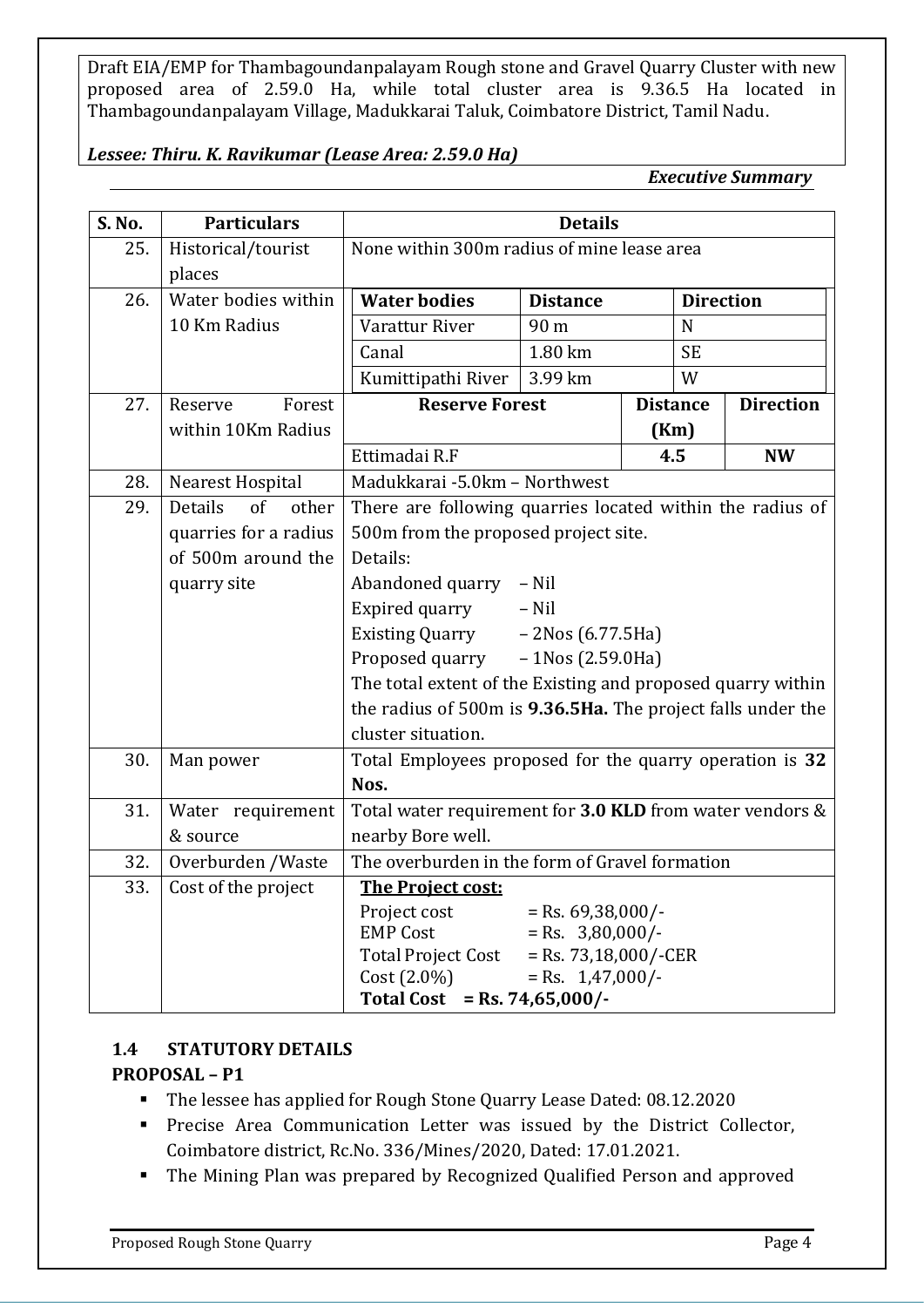*Lessee: Thiru. K. Ravikumar (Lease Area: 2.59.0 Ha)*

*Executive Summary*

by Assistant Director, Geology and Mining, Coimbatore District, vide Roc.No.336/Mines/2020, dated 12.02.2021.

- The proposed project falls under "B1" Category as per Order Dated: 04.09.2018 & 13.09.2018 passed by Hon'ble National Green tribunal, New Delhi in O.A. No. 173 of 2018 & O.A. No, 186 of 2016 and MoEF & CC Office Memorandum F. No. L-11011/175/2018-IA-II (M) Dated: 12.12.2018
- Proponent applied for ToR for Environmental Clearance vide. online Proposal No. SIA/TN/MIN/61902/2021 and ToR was granted by SEAC with letter no. SEIAA-TN/F.No.8479/SEAC/ToR-989/2021, dated 28.07.2021.

# 2. **PROJECT DESCRIPTION**

The proposed project is site specific and there is no additional area required for this project. There is no effluent generation/discharge from the proposed quarries. Rough Stone is proposed to be excavated by opencast mechanized method involving splitting of rock mass of considerable volume from the parent rock mass by jackhammer drilling and blasting, hydraulic excavators are used for loading the Rough Stone from pithead to the needy crushers and rock breakers to avoid secondary blasting.

|  | 2.1 | SITE CONNECTIVITY TO THE PROJECT AREA |  |
|--|-----|---------------------------------------|--|
|--|-----|---------------------------------------|--|

| <b>Nearest Roadway</b> | The Nearest National Highway (NH - 544) Coimbatore –<br>Palakkad Road is situated about 3.0km on the Northern side of<br>the lease applied area. |                             |
|------------------------|--------------------------------------------------------------------------------------------------------------------------------------------------|-----------------------------|
| <b>Nearest Village</b> | Thambagoundanpalayam : 1.0Km - Southeast                                                                                                         |                             |
| <b>Nearest Town</b>    | Coimbatore                                                                                                                                       | : 16.18 Km, North Direction |
|                        | Madukkarai                                                                                                                                       | : 4.0 Km, N Direction       |
| <b>Nearest Railway</b> | Madukkarai -4.0km - Northwest                                                                                                                    |                             |
| <b>Nearest Airport</b> | Coimbatore Airport – 21km – Northeast                                                                                                            |                             |

#### **2.2 LAND USE PATTERN OF THE LEASE APPLIED AREA**

| <b>DESCRIPTION</b> | <b>PRESENT AREA IN</b><br>(Ha) | AREA AT THE END OF LIFE OF QUARRY<br>(HA) |
|--------------------|--------------------------------|-------------------------------------------|
| Area under quarry  | 1.54.0                         | 2.26.0                                    |
| Infrastructure     | Nil                            | 0.01.0                                    |
| Roads              | 0.02.0                         | 0.02.0                                    |
| Green Belt         | Nil                            | 0.15.0                                    |
| Unutilized Land    | 1.03.0                         | 0.15.0                                    |
| <b>TOTAL</b>       | 2.59.0                         | 2.59.0                                    |

Proposed Rough Stone Quarry **Page 5** and the United States of Page 5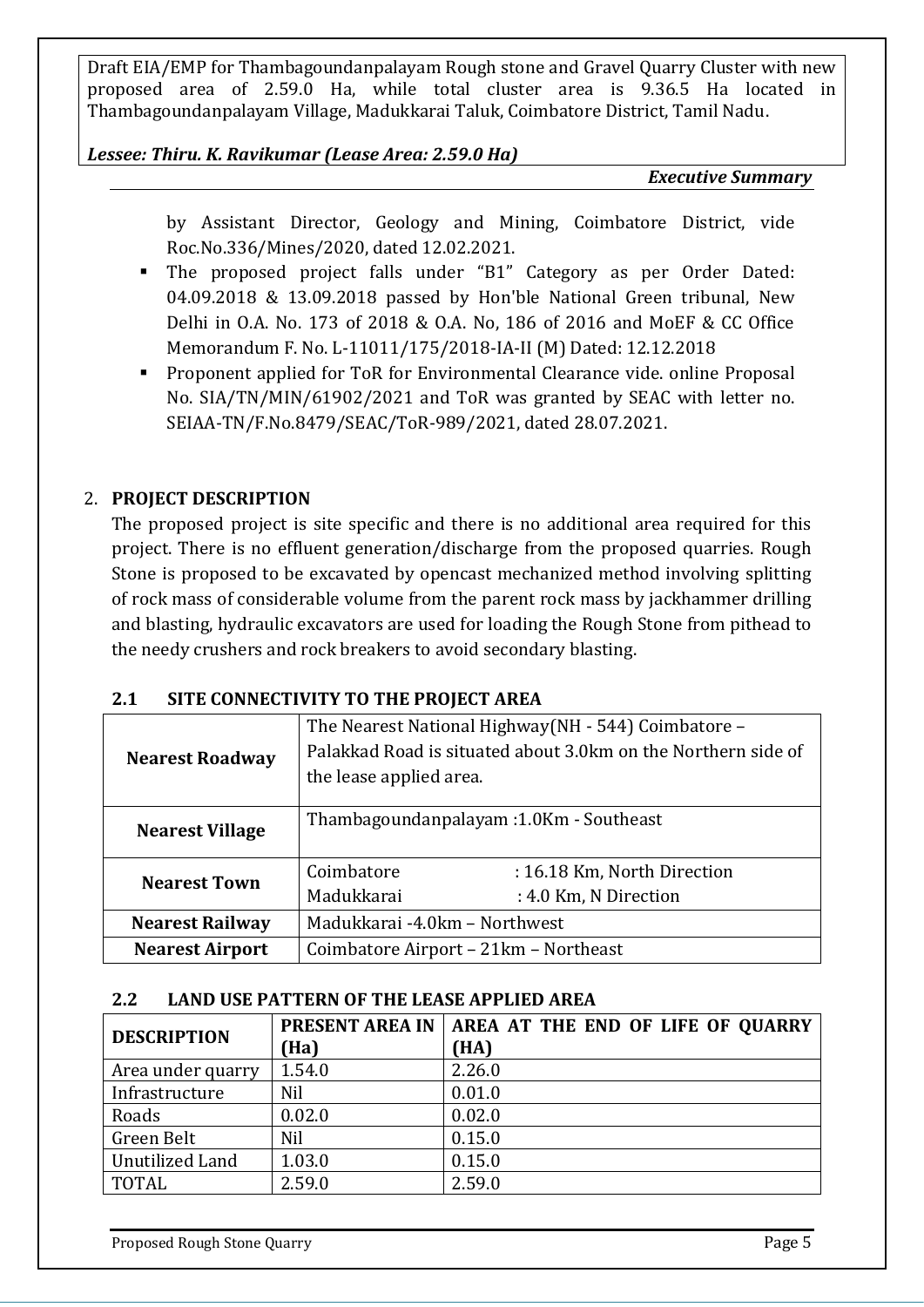#### *Lessee: Thiru. K. Ravikumar (Lease Area: 2.59.0 Ha)*

*Executive Summary*

|                                        | <b>DETAILS</b>                   |              |
|----------------------------------------|----------------------------------|--------------|
| <b>PARTICULARS</b>                     | <b>Rough Stone</b>               | Gravel in m3 |
|                                        | (5Year Plan period)              |              |
| Geological Resources in m <sup>3</sup> | 7,76,440                         | 13,158       |
| Mineable Reserves in $m3$              | 3,36,781                         | 9,054        |
| Mining Plan Period                     | 5 Years                          |              |
| Number of Working Days                 | 300 Days                         |              |
| Production per day in m <sup>3</sup>   | $224.5 \text{ m}^3$              |              |
| No of Lorry loads                      | 38-39                            |              |
| $(6m3$ per load)                       |                                  |              |
| <b>Total Depth of Mining</b>           | 42m (2m Gravel+ 40m Rough stone) |              |

#### **2.3 OPERATIONAL DETAILS OF LEASE APPLIED AREA**

#### **2.4 YEAR-WISE PRODUCTION PLAN**

| Year         | Rough Stone $(m^3)$ |
|--------------|---------------------|
|              | 67356.2             |
| Н            | 67356.2             |
| Ш            | 67356.2             |
| IV           | 67356.2             |
|              | 67356.2             |
| <b>TOTAL</b> | 3,36,781            |

#### **2.5 METHOD OF MINING**

The method of mining is Opencast Mechanized Mining Method is being proposed by formation of 5.0 meter height bench with a bench width not less than the bench height. The Rough Stone is a batholith formation and the splitting of rock mass of considerable volume from the parent rock mass will be carried out by deploying jackhammer drilling and Slurry Explosives will be used for blasting. Hydraulic Excavators attached with Rock Breakers unit will be deployed for breaking large boulders to required fragmented sizes to avoid secondary blasting and hydraulic excavators attached with bucket unit will be deployed for loading the Rough Stone into the tippers and then the stone is transported from pithead to the nearby crushers.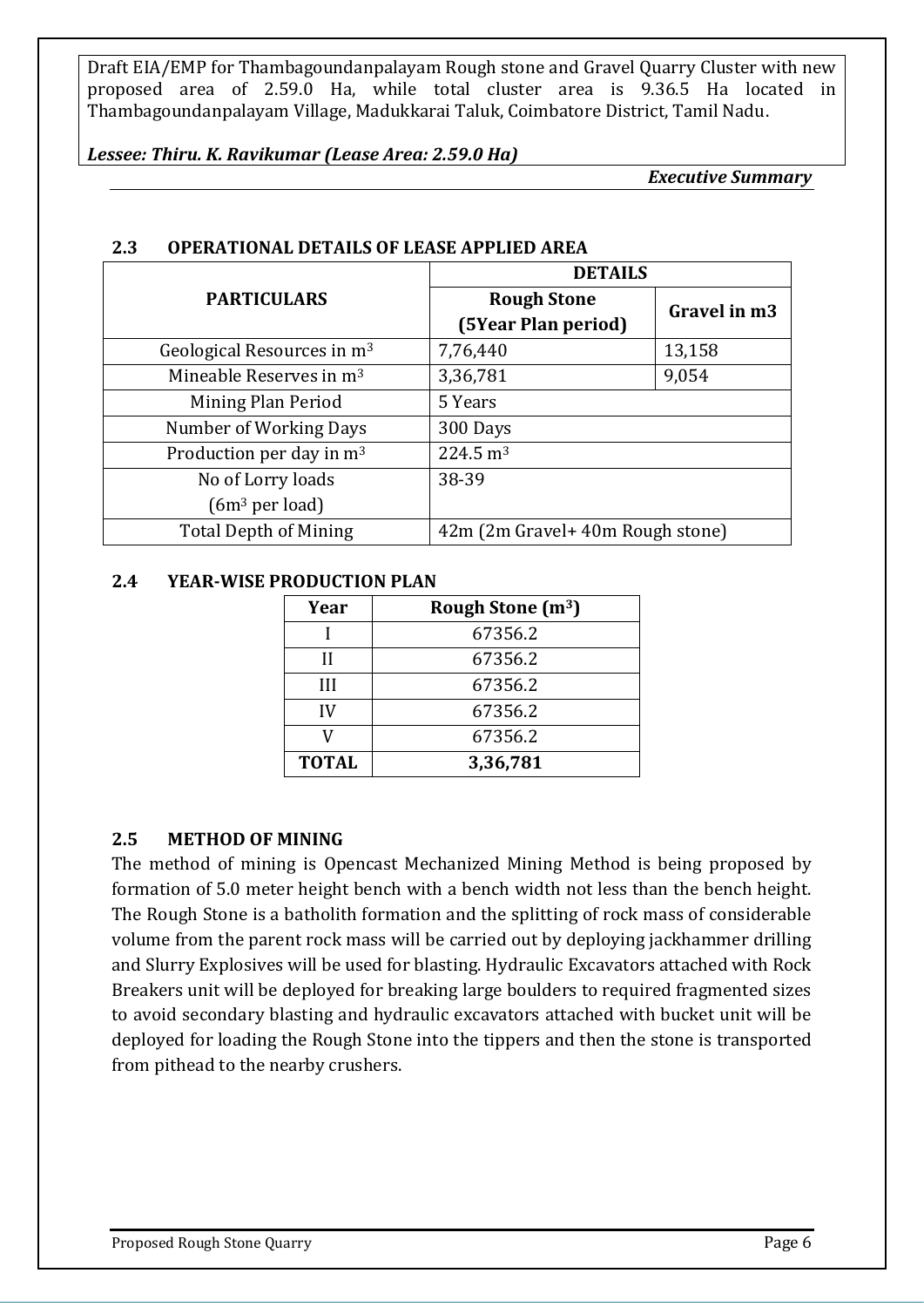*Lessee: Thiru. K. Ravikumar (Lease Area: 2.59.0 Ha)*



Proposed Rough Stone Quarry **Page 7**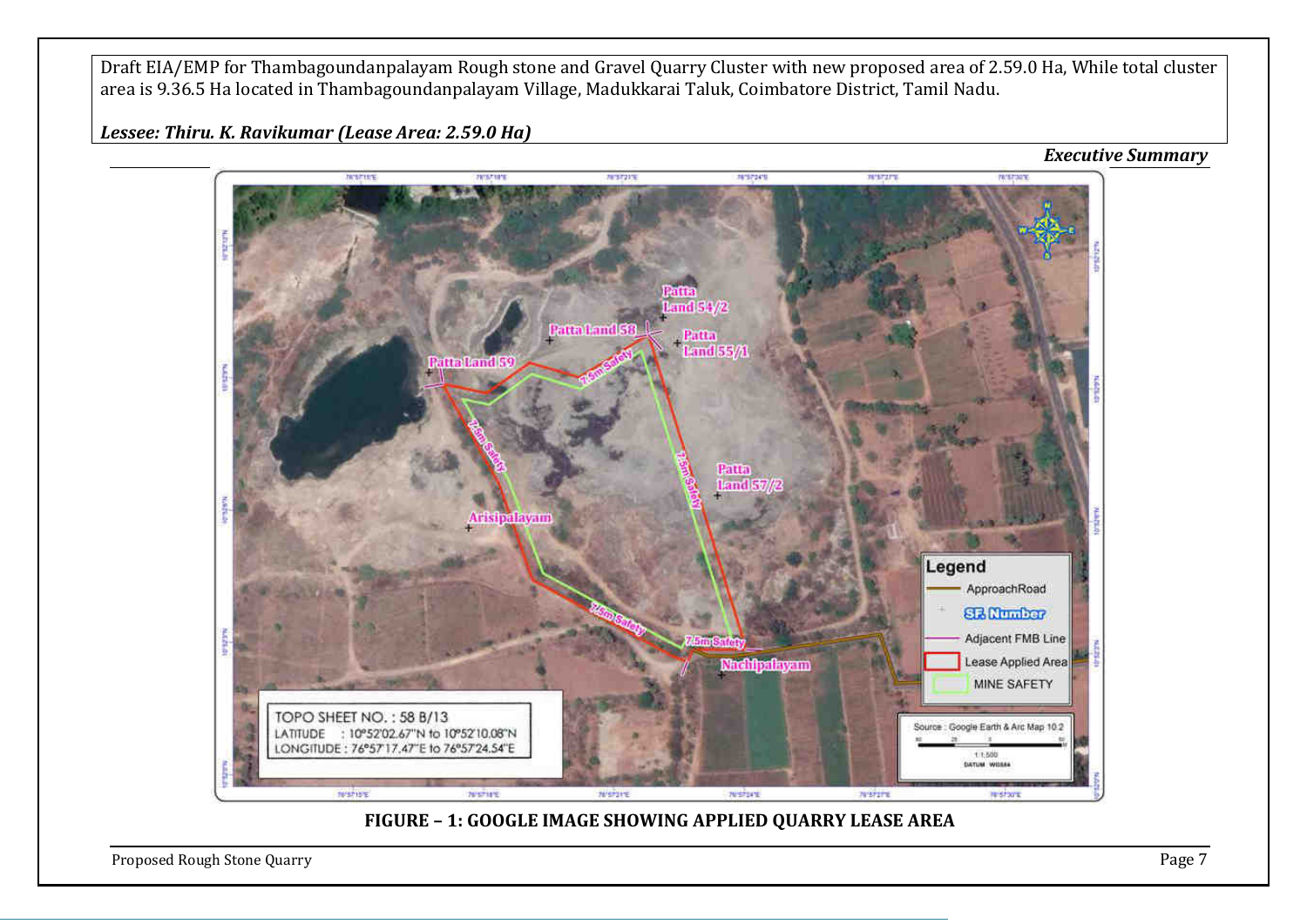*Lessee: Thiru. K. Ravikumar (Lease Area: 2.59.0 Ha)*



Proposed Rough Stone Quarry **Page 8**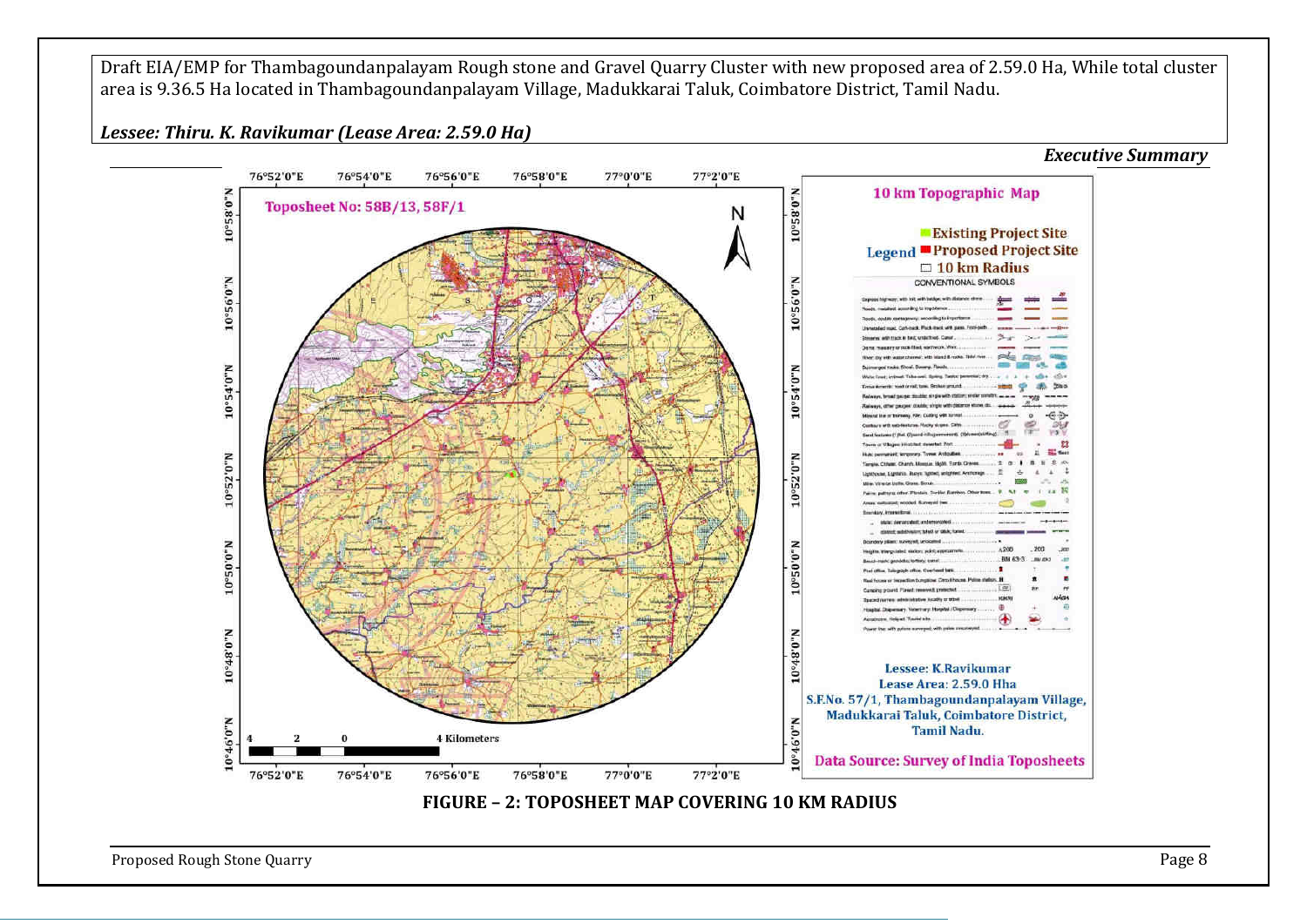*Lessee: Thiru. K. Ravikumar (Lease Area: 2.59.0 Ha)*

*Executive Summary*

| S.No | <b>Particulars</b>                               | Size capacity    | <b>Motive Power</b> | <b>Nos</b> |
|------|--------------------------------------------------|------------------|---------------------|------------|
| 1.   | Jack hammer<br>$(30-35)$ mm dia hole)            | $1.2m$ to $2.0m$ | Compressed air      |            |
|      | Compressor                                       | $400$ psi        | Diesel drive        |            |
| 3.   | <b>Excavator with Bucket</b><br>and Rock Breaker | 300              | Diesel drive        |            |
|      | Tippers                                          | 20 tonnes        | Diesel drive        |            |

# **2.6 PROPOSED MACHINERY DEPLOYMENT**

# **2.7 CONCEPTUAL MINING PLAN/ FINAL MINE CLOSURE PLAN**

- $\overline{\phantom{a}}$  At the end of life of mine, the excavated mine pit / void will act as artificial reservoir for collecting rain water and helps to meet out the demand or crises during drought season.
- $\overline{\text{+}}$  After mine closure the greenbelt developed along the safety barrier and top benches and temporary water reservoir will enhance the ecosystem
- $\overline{\text{L}}$  Mine Closure is a process of returning a disturbed site to its natural state or which prepares it for other productive uses that prevents or minimizes any adverse effects on the environment or threats to human health and safety.
- $\ddot{\phantom{1}}$  The principal closure objectives are for rehabilitated mines to be physically safe to humans and animals, geo-technically stable, geo-chemically non-polluting/ non-contaminating, and capable of sustaining an agreed post-mining land use.

#### **2.8 ULTIMATE PIT DIMENSION**

| <b>PROPOSAL - P1</b> |                                                    |     |    |  |  |  |  |
|----------------------|----------------------------------------------------|-----|----|--|--|--|--|
| Pit                  | Width (Max) (m)<br>Length (Max) (m)<br>Depth (Max) |     |    |  |  |  |  |
|                      | 217                                                | 124 | 42 |  |  |  |  |

#### **DESCRIPTION OF THE ENVIRONMENT**

Field monitoring studies to evaluate the base line status of the project site were carried out during October to December 2021 as per CPCB guidelines. Environmental Monitoring data has been collected with reference to proposed quarry by Enviro Tech Services, Ghaziabad an NABL Certified & MoEF Notified Laboratory

#### **3.1 ENVIRONMENT MONITORING ATTRIBUTES**

| <b>S. No.</b> | <b>Attributes</b>      | <b>Parameters</b>                                                                                                                | <b>Frequency</b>                                                    |
|---------------|------------------------|----------------------------------------------------------------------------------------------------------------------------------|---------------------------------------------------------------------|
|               | Ambient Air<br>Quality | $PM_{10}$ , SO <sub>2</sub> , NO <sub>X</sub> , &<br>mineralogical<br>composition of $PM_{10}$ ,<br>particularly for free silica | 24 hourly samples, twice a week<br>for three months at 7 locations. |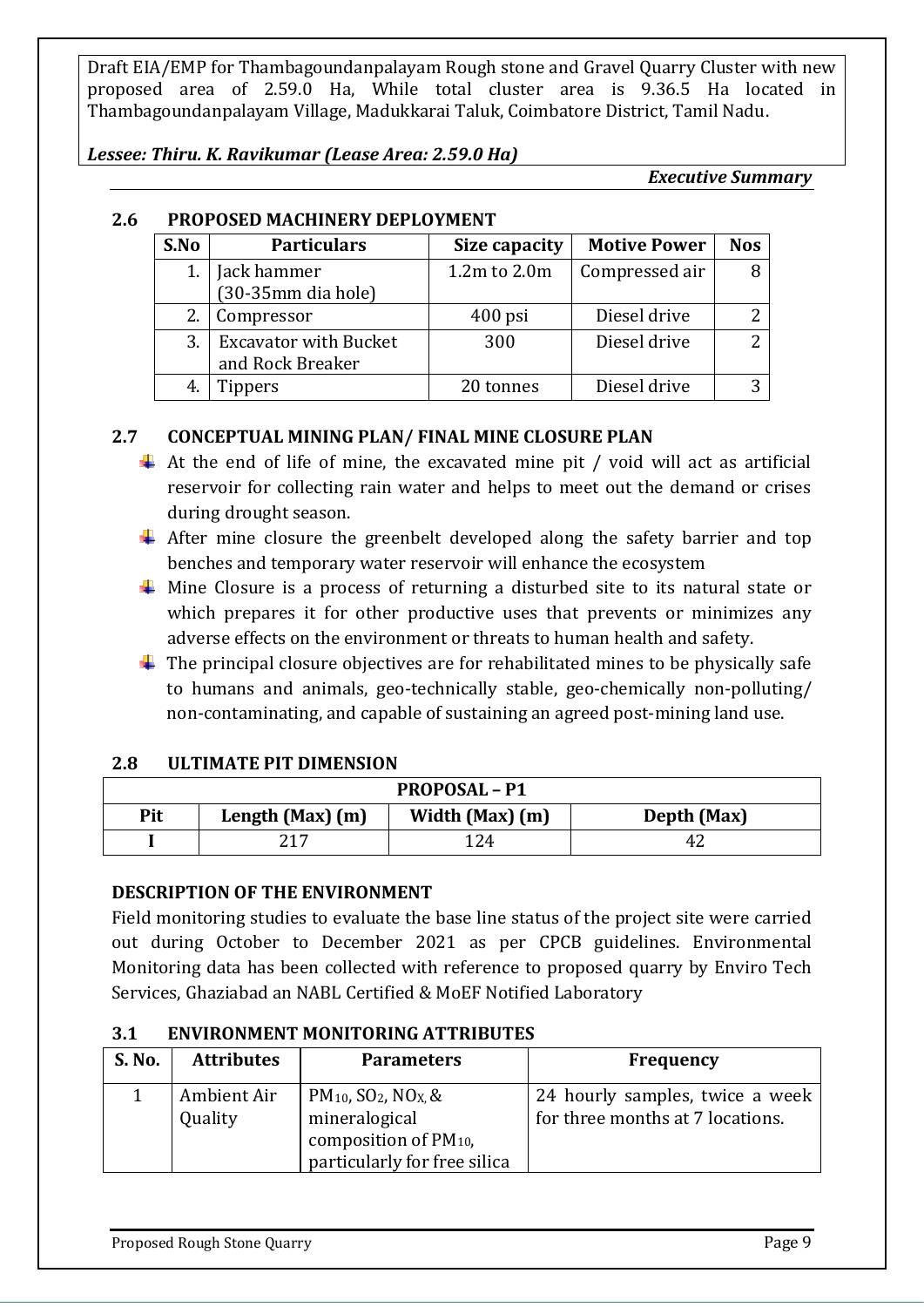#### *Lessee: Thiru. K. Ravikumar (Lease Area: 2.59.0 Ha)*

*Executive Summary*

| S. No.         | <b>Attributes</b>             | <b>Parameters</b>                                                                                                                                                                      | <b>Frequency</b>                                                                                                                   |
|----------------|-------------------------------|----------------------------------------------------------------------------------------------------------------------------------------------------------------------------------------|------------------------------------------------------------------------------------------------------------------------------------|
| 2              | Meteorology                   | Wind speed, Wind<br>direction, Temperature,<br>Relative humidity and<br>Rainfall                                                                                                       | Continuous hourly recording (one<br>season) at project site. Secondary<br>data from the nearest IMD station.                       |
| 3              | Water quality                 | Physical and Chemical<br>parameters.                                                                                                                                                   | collected<br>samples<br>Grab<br>once<br>study period from<br>during<br>5<br>ground water and 2 surface water<br>locations.         |
| $\overline{4}$ | Soil Quality                  | Physical and Chemical<br>parameters.                                                                                                                                                   | collected<br>samples<br>Grab<br>once<br>study period<br>during<br>from<br>7<br>locations.                                          |
| 5              | Ecology                       | Existing terrestrial flora<br>and fauna covering Core<br>Zone (2.59.0 Ha) & Buffer<br>Zone (10-Km radius).<br>Existing aquatic ecological<br>status in Buffer Zone (10-<br>Km radius). | Through field studies once during<br>study period. Secondary data also<br>collected.                                               |
| 6              | Noise levels                  | Noise levels in dB (A) Day<br>and Night.                                                                                                                                               | Hourly Noise levels in and around<br>the project area for 24 hours at<br>each location once during study<br>period at 7 locations. |
| $\overline{7}$ | Land use                      | Current land use scenario                                                                                                                                                              | Once during study period based<br>on recent satellite imagery and<br>ground-truthing at site.                                      |
| 8              | Geology                       | Geological details                                                                                                                                                                     | Once during study period. Data<br>collected from secondary sources                                                                 |
| 9              | Hydrogeology                  | Drainage area and<br>pattern, nature of<br>streams, aquifer<br>characteristics, recharge<br>and discharge areas, etc.                                                                  | Based on primary and secondary<br>sources, once during study period.                                                               |
| 10             | Socio-<br>Economic<br>aspects | Socio-economic aspects<br>like demography,<br>population dynamics,<br>infrastructure resources,<br>health status, economic<br>resources, etc.                                          | primary and<br>secondary<br>From<br>sources (like census abstracts of<br>census of India 2011) once during<br>the study period.    |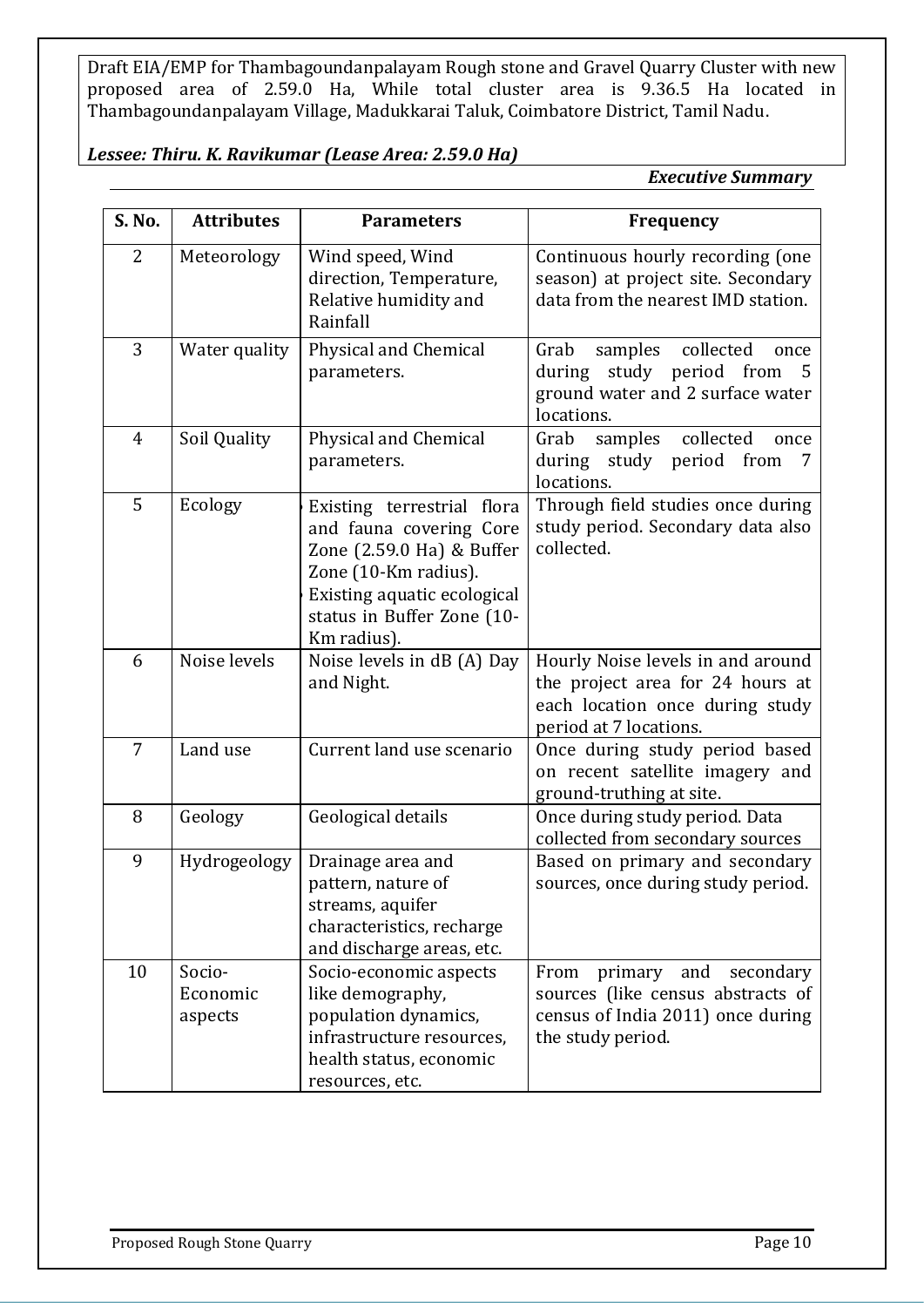*Lessee: Thiru. K. Ravikumar (Lease Area: 2.59.0 Ha)*

*Executive Summary*

| S.No           | <b>Level I</b>    | Level -II                                   | Area $(Km2)$ | Percentage (%) |
|----------------|-------------------|---------------------------------------------|--------------|----------------|
| $\mathbf{1}$   | Built-up Land     | Built-up Land                               | 43.1         | 12.96          |
| $\overline{2}$ | Forest            | Dense Forest                                | 19.96        | 6.00           |
| 3              |                   | <b>Plantation - Coconut</b><br><b>Trees</b> | 51.28        | 15.42          |
|                | Agricultural Land | Crops - Cultivated                          | 20.45        | 6.15           |
|                |                   | Crops - Uncultivated                        | 183.72       | 55.26          |
| $\overline{4}$ | Waste Land        | Bare land                                   | 9.49         | 2.85           |
| 5              | Water Body        | Water Body                                  | 1.13         | 0.34           |
| 6              | Others            | Mining land                                 | 3.35         | 1.00           |
|                |                   | <b>Total</b>                                | 332.48       | 100            |

#### **3.2 LAND ENVIRONMENT**

The cluster area of 9.36.5 Ha contributes about 3.35% of the total mining area within the study area. This small percentage of Mining Activities shall not have any significant impact on the environment.

#### **3.3 SOIL ENVIRONMENT**

#### **Physical Characteristics –**

 $\triangleright$  The physical properties of the soil samples were examined for texture, bulk density, porosity and water holding capacity. The soil texture found in the study area is Clay Loam Soil and Bulk Density of Soils in the study area varied between 0.59 to 1.28 g/cm3. The Water Holding Capacity and Porosity of the soil samples is found to be medium i.e. ranging from 28.0 to 42.5%.

#### **Chemical Characteristics –**

- **1.** The nature of soil is slightly alkaline to strongly alkaline with pH range 7.28 to 8.02
- **2.** The available Total Nitrogen content range between 140.2 to 263 mg/kg
- **3.** The available Phosphorus content range between 0.60 to 54.5 mg/kg
- **4.** The available Potassium range between 25.7 to 86.1 mg/kg

#### **3.4 WATER ENVIRONMENT**

#### **Surface Water**

The pH of the water samples collected ranged from 7.85-8.20 and is within the acceptable limit of 6.5 to 8.5. The total dissolved solids were found in range of 534- 568.4 mg/l in all samples. The total hardness varied between 256.5 to 289.2 mg/l for all samples collected at 2 location only.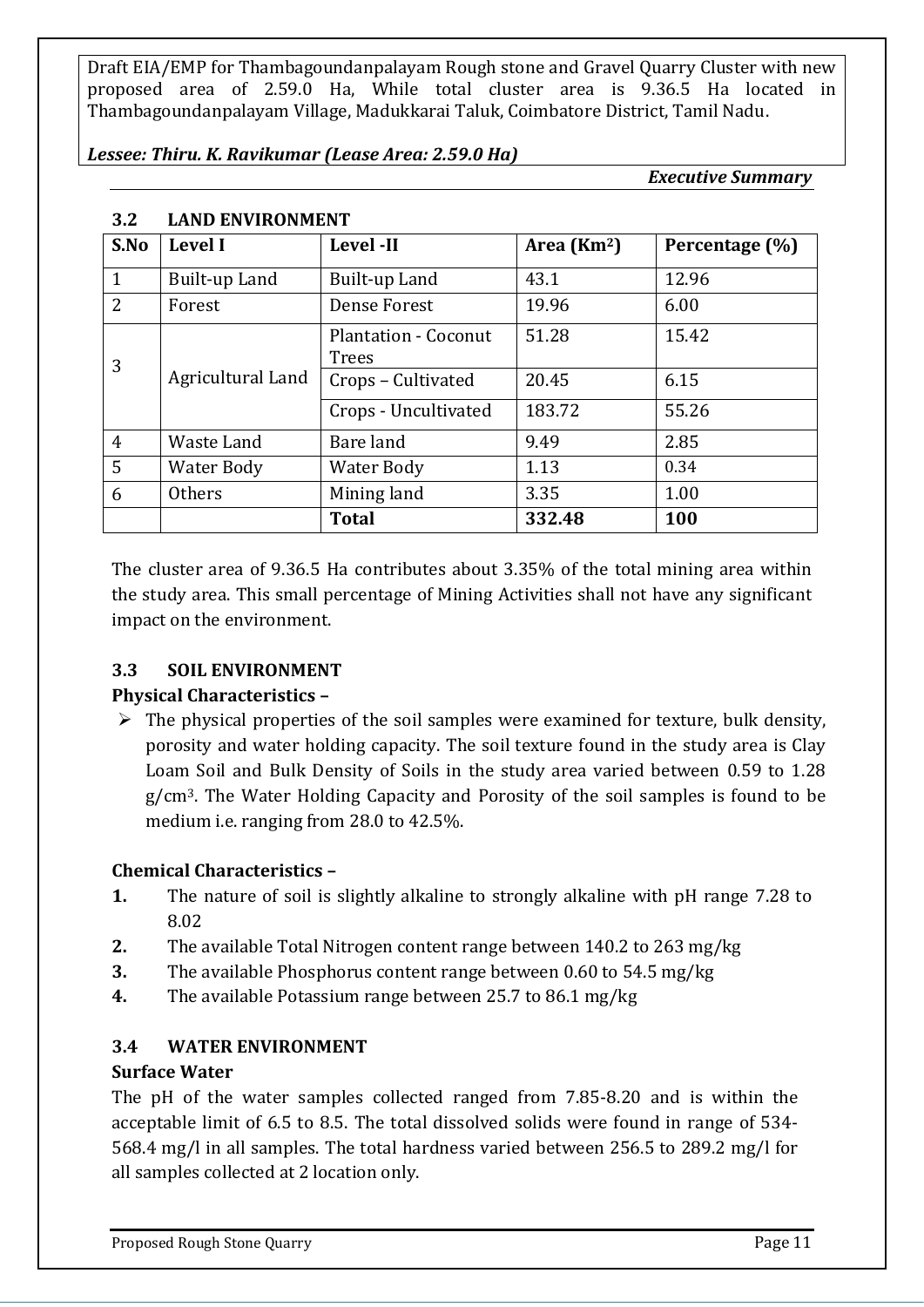#### *Lessee: Thiru. K. Ravikumar (Lease Area: 2.59.0 Ha)*

#### *Executive Summary*

In all samples, iron content is 0.20-0.25 mg/l, Nitrate in between 16.4 to 19.4 mg/l, fluoride varied between 0.22 to 0.28 mg/l, chloride 73.4 to 105 mg/l, Sulphate 21 to 28 mg/l, alkalinity 173 to 226 mg/l, calcium 29.3 to 42.6 mg/l and magnesium in between 27.1.9 to 38.6 mg/l. The overall surface water quality was found to be good in the village. The levels of heavy metals content were found to be within permissible limits.

#### **Ground Water**

The physico-chemical characteristics of groundwater are presented in Table below and are compared with the standards. The pH of the water samples collected ranged from 7.03 to 8.10 and within the acceptable limit of 6.5 to 8.5. The total dissolved solids were found in the range of 352 to 457 mg/l in all samples. The total hardness varied between 167.4 to 225.6 mg/l for all samples collected at 5 locations.

In all samples, iron content is 0.11 to 0.26 mg/l, Nitrate in between 12.6 to 18.4 mg/l, fluoride varied between 0.14 to 0.31 mg/l, chloride 81 to 168.4 mg/l, Sulphate 18.2 to 37 mg/l, alkalinity 123 to 210 mg/l, calcium 26.5 to 53.8 mg/l and magnesium in between 18.9 to 27.2 mg/l. The overall ground water quality was found to be good in most of the villages. The levels of heavy metals content were found to be within permissible limits.

#### **3.5 AIR ENVIRONMENT**

The baseline studies on air environment include identification of specific air pollution parameters and their existing levels in ambient air. The ambient air quality with respect to the study zone of 10 km radius around the proposed quarry forms the baseline information.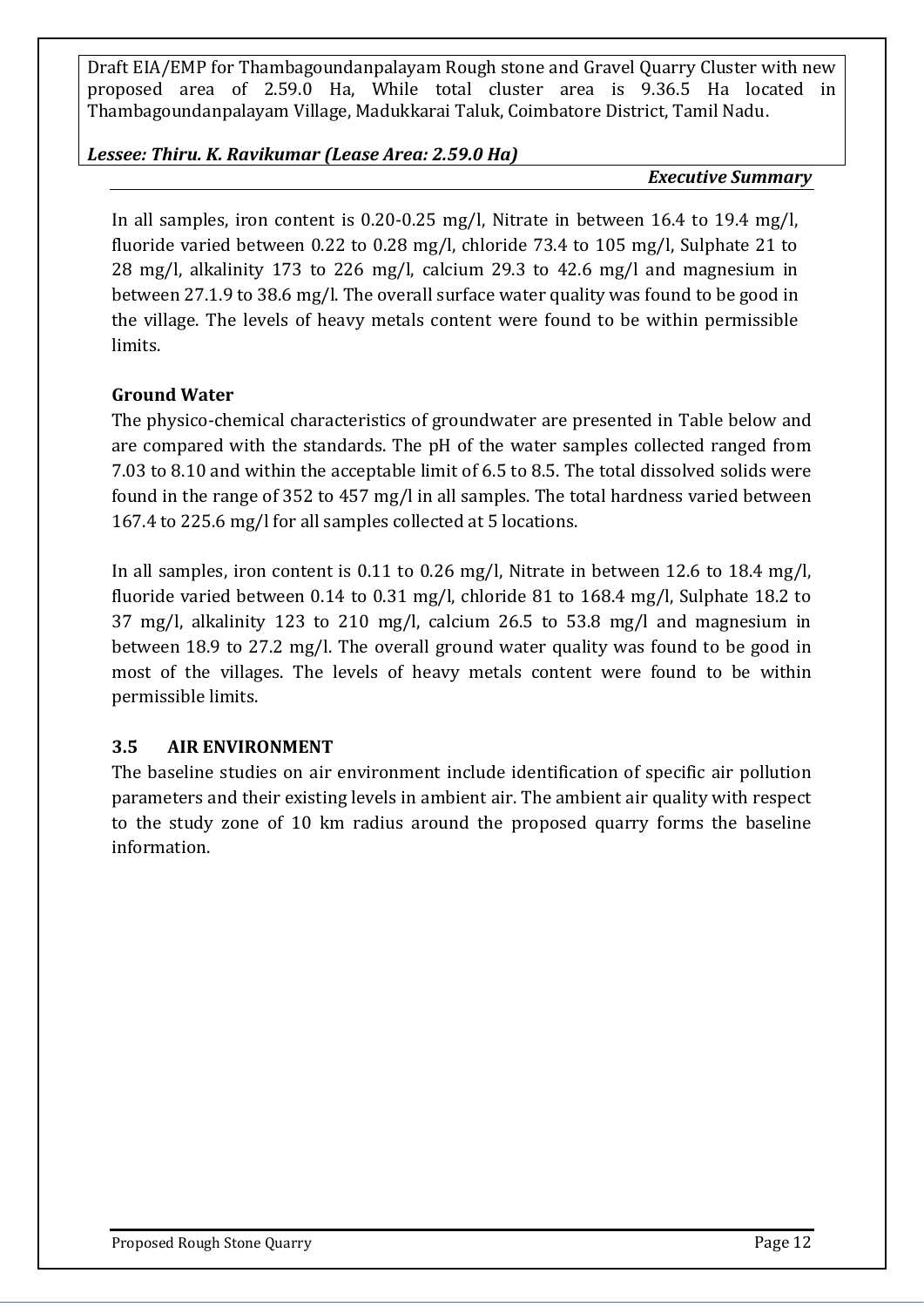*Lessee: Thiru. K. Ravikumar (Lease Area: 2.59.0 Ha)*

*Executive Summary*



**FIGURE – 3: WIND ROSE DIAGRAM**

The results of ambient air quality monitoring for the period (October to December 2021) are presented in the report. Data has been complied for three months. As per monitoring data, PM<sub>10</sub> ranges from 37.5 to 67.7  $\mu$ g/m<sup>3</sup>, PM<sub>2.5</sub> data ranges from 21.7 to 39.9  $\mu$ g/m<sup>3</sup>, SO<sub>2</sub> ranges from 6.1 to 10.9  $\mu$ g/m<sup>3</sup> and NO<sub>2</sub> data ranges from 12.6 to 28.2  $\mu$ g/m<sup>3</sup>. The concentration levels of the above criteria pollutants were observed to be well within the limits of NAAQS prescribed by CPCB.

#### **3.6 NOISE ENVIRONMENT**

Ambient noise levels were measured at 6 (Six) locations around the proposed project area. Noise levels recorded in core zone during day time were from 39.4 to 48.9 dB (A) Leq and during night time were from 35.4 to 40.0 dB (A) Leq.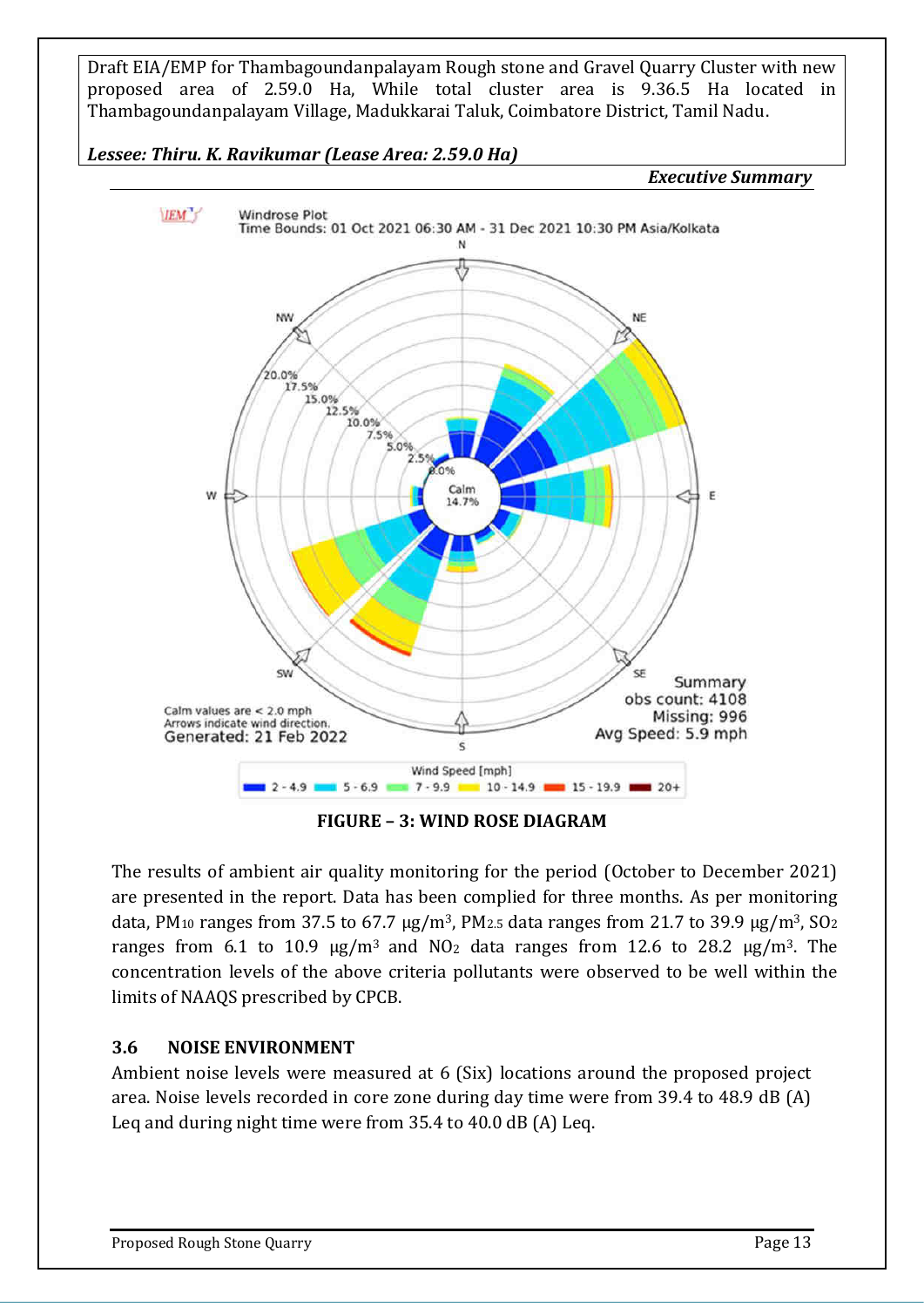#### *Lessee: Thiru. K. Ravikumar (Lease Area: 2.59.0 Ha)*

*Executive Summary*

# **3.7 ECOLOGICAL ENVIRONMENT**

The study involved in the collection of primary data by conducting a survey in the field, examination of floral and faunal records in previously published reports and records. Analysis of the information is the view of the possible alteration in the environment of the project site. For the survey of fauna, both direct and indirect observation methods were used.

There is no schedule I species of animals observed within study area as per Wildlife Protection Act 1972 as well as no species is in vulnerable, endangered or threatened category as per IUCN. There is no endangered red list species found in the study area. Hence this small operation over short period of time will not have any significant impact on the surrounding flora and fauna.

# **3.8 SOCIO ECONOMIC ENVIRONMENT**

It includes demographic structure of the area, provision of basic amenities viz., housing, education, health and medical services, occupation, water supply, sanitation, communication, transportation, prevailing diseases pattern as well as feature like temples, historical monuments etc., at the baseline level. This will help in visualizing and predicting the possible impact depending upon the nature and magnitude of the project. The socio-economic study of surveyed villages gives a clear picture of its population, average household size, literacy rate and sex ratio etc. It is also found that a part of population is suffering from lack of permanent job to run their day-to-day life. Their expectation is to earn some income for their sustainability on a long-term basis. The proposed projects will aim to provide preferential employment to the local people there by improving the employment opportunity in the area and in turn the social standards will improve.

#### **ANTICIPATED ENVIRONMENTAL IMPACTS AND MITIGATION MEASURES –**

In order to maintain the environmental commensuration with the mining operation, it is essential to undertake studies on the existing environmental scenario and assess the impact on different environmental components. This would help in formulating suitable management plans sustainable resource extraction.

#### **4.1 LAND ENVIRONMENT:**

#### **ANTICIPATED IMPACT**

- Permanent or temporary change on land use and land cover.
- Change in Topography: Topography of the ML area will change at the end of the life of the mine.
- Movement of heavy vehicles sometimes cause problems to agricultural land, human habitations due to dust, noise and it also causes traffic hazards.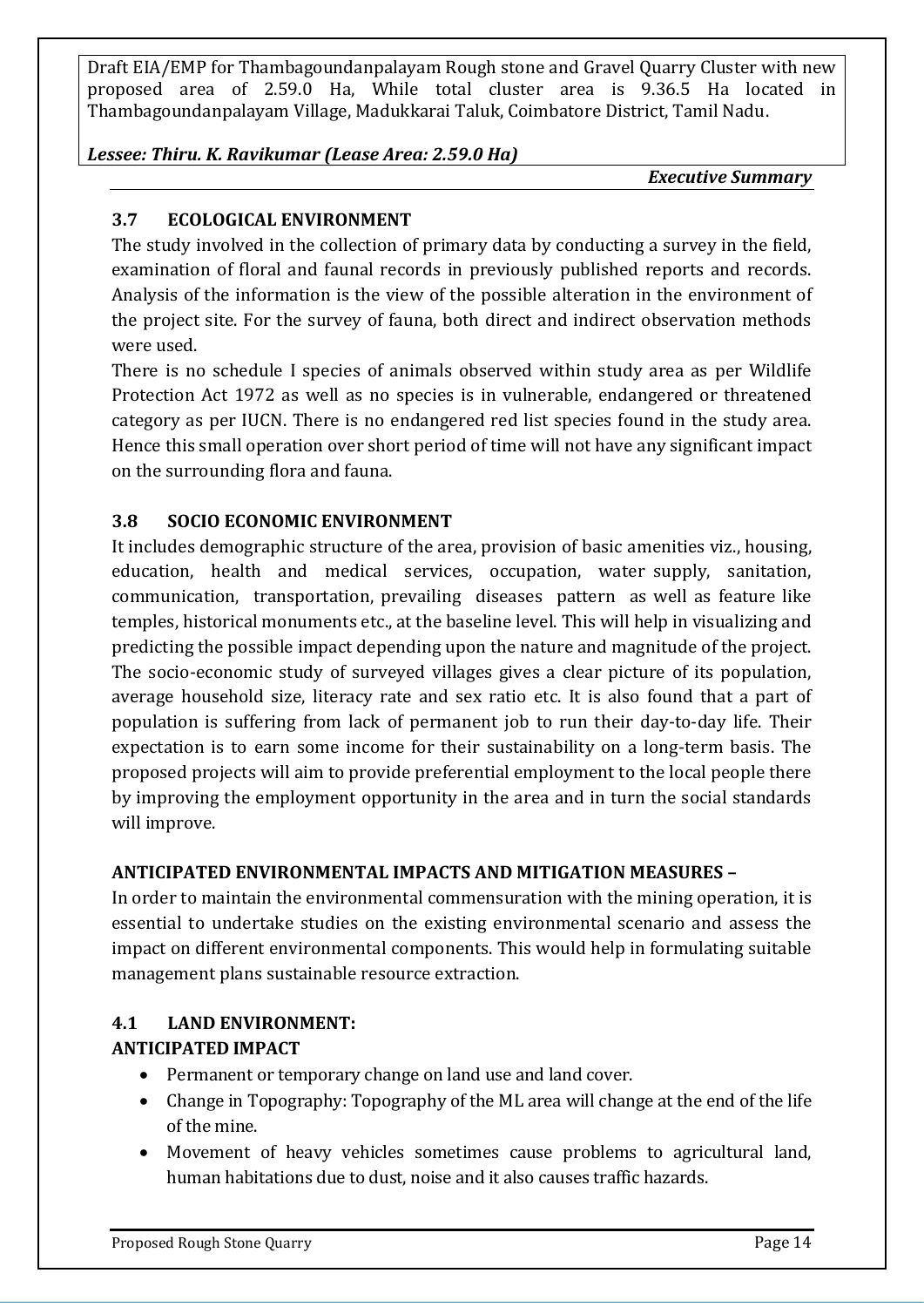#### *Lessee: Thiru. K. Ravikumar (Lease Area: 2.59.0 Ha)*

*Executive Summary*

- Due to degradation of land by pitting the aesthetic environment of the core zone may be affected.
- Earthworks during the rainy season increase the potential for soil erosion and sediment laden water entering the water ways.
- If no due care is taken wash off from the exposed working area may choke the water course & can also causes the siltation of water course

#### **MITIGATION MEASURES**

- The mining activity will be gradual confined in blocks and excavation will be undertaken progressively along with other mitigative measures like phase wise development of greenbelt etc.
- Construction of garland drains all around the quarry pits and construction of check dam at strategic location in lower elevations to prevent soil erosion due to surface runoff during rainfall and also to collect the storm water for various uses within the proposed area
- Green belt development along the boundary within safety zone. The small quantity of water stored in the mined-out pit will be used for greenbelt
- Thick plantation will be carried out on unutilized area, top benches of mined out pits, on safety barrier, etc.,
- At conceptual stage, the land use pattern of the quarry will be changed into Greenbelt area and temporary reservoir
- In terms of aesthetics, natural vegetation surrounding the quarry will be retained (such as in a buffer area i.e., 10 m safety barrier and other safety provided) so as to help minimise dust emissions.
- Proper fencing will be carried out at the conceptual stage, Security will be posted round the clock, to prevent inherent entry of the public and cattle.

# **4.2 WATER ENVIRONMENT**

#### **ANTICIPATED IMPACT**

- The major sources of water pollution normally associated due to mining and allied operations are:
	- o Generation of waste water from vehicle washing.
	- o Washouts from surface exposure or working areas
	- o Domestic sewage
	- o Disturbance to drainage course in the project area
	- o Mine Pit water discharge
- Increase in sediment load during monsoon in downstream of lease area
- This being a mining project, there will be no process effluent. Waste from washing of machinery may result in discharge of Oil & grease, suspended solids.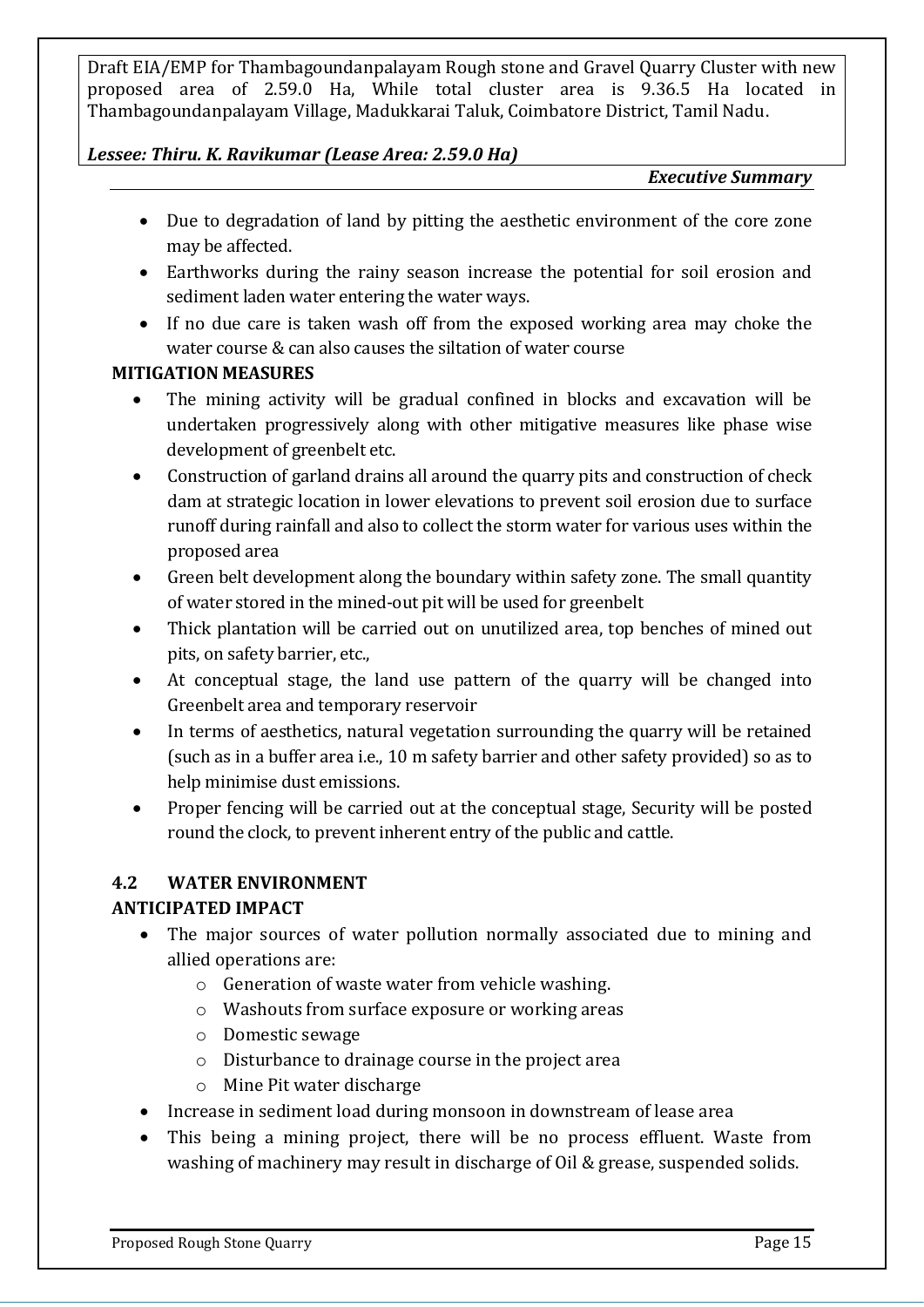#### *Lessee: Thiru. K. Ravikumar (Lease Area: 2.59.0 Ha)*

*Executive Summary*

- The sewage from soak pit may percolate to the ground water table and contaminate it.
- Surface drainage may be affected due to Mining
- Abstraction of water may lead to depletion of water table

#### **MITIGATION MEASURES**

- Garland drains, settling tank will be constructed along the individual mining leases. The Garland drains of the individual leases will be connected to settling tank and after settling the water will be discharged out to the natural drainage
- Rainwater will be collected in sump in the mining pits and will be allowed to store and pumped out to surface setting tank of 15 m x 10m x 3m to remove suspended solids if any. This collected water will be judiciously used for dust suppression onwards and such sites where dust likely to be generated and for developing green belt. The proponent will collect and judicially utilize the rainwater as part of rainwater harvesting
- Providing benches with inner slopes and through a system of drains and channels, allowing rain water to descent into surrounding drains, so as to minimize the effects of erosion & water logging arising out of uncontrolled descent of water.
- Reuse the water collected during storm for dust suppression and greenbelt development within the mines
- Installing interceptor traps/oil separators to remove oils and greases. Water from the tipper wash-down facility and machinery maintenance yard will pass through interceptor traps/oil separators prior to its reuse;
- Using flocculating or coagulating agents to assist in the settling of suspended solids during monsoon seasons;
- Periodic analysis of quarry pit water and ground water quality in nearby villages.
- Domestic sewage from site office & urinals/latrines provided in ML is discharged in septic tank followed by soak pits.
- Waste water discharge from mine will be treated in settling tanks before using for dust suppression and tree plantation purposes.
- De-silting will be carried out before and immediately after the monsoon season.
- Regular monitoring and analysing the quality of water in open well, bore wells and surface water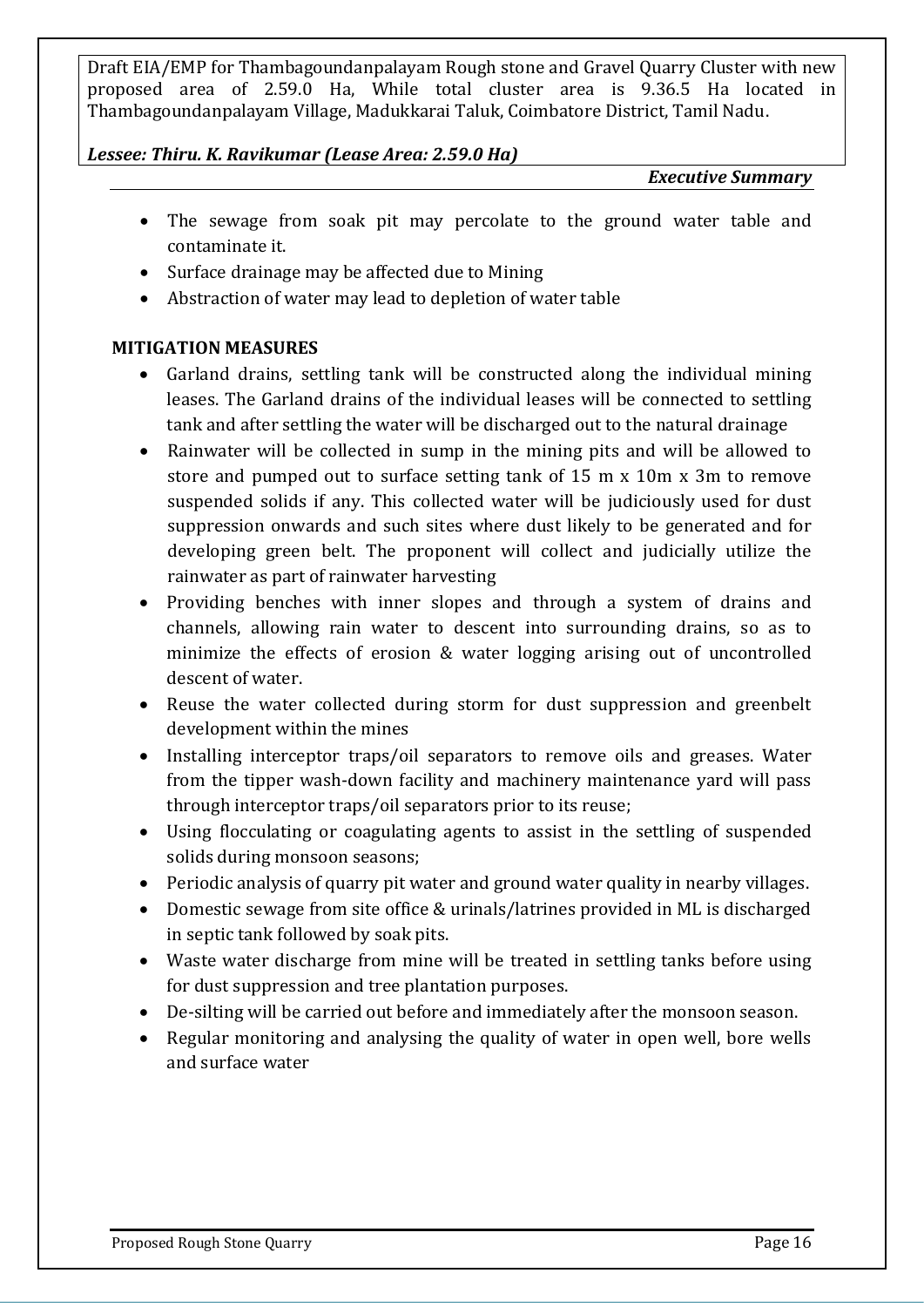#### *Lessee: Thiru. K. Ravikumar (Lease Area: 2.59.0 Ha)*

*Executive Summary*

# **4.3 AIR ENVIRONMENT**

# **ANTICIPATED IMPACT**

- During mining, at various stages activities such as excavation, drilling, blasting, and transportation of materials, particular matter (PM), gases such as Sulphur dioxide, oxides of Nitrogen from vehicular exhaust are the main air pollutants.
- Emissions of noxious gases due to incomplete detonation of explosive may sometimes pollute the air.
- The fugitive dust released from the mining operations may cause effect on the mine workers who are directly exposed to the fugitive dust.
- Simultaneously, the air-borne dust may travel to longer distances and settle in the villages located near the mine lease area.

# **MITIGATION MEASURES**

**Drilling –** To control dust at source, wet drilling will be practiced. Where there is a scarcity of water, suitably designed dust extractor will be provided for dry drilling along with dust hood at the mouth of the drill-hole collar.

# **Advantages of Wet Drilling: -**

- In this system dust gets suppressed close to its formation. Dust suppression become very effective and the work environment will be improved from the point of occupational comfort and health.
- Due to dust free atmosphere, the life of engine, compressor etc., will be increased.
- The life of drill bit will be increased.
- The rate of penetration of drill will be increased.
- Due to the dust free atmosphere visibility will be improved resulting in safer working conditions.

#### **Blasting –**

- Establish time of blasting to suit the local conditions and water sprinkling on blasting face
- Avoid blasting i.e., when temperature inversion is likely to occur and strong wind blows towards residential areas
- Controlled blasting includes Adoption of suitable explosive charge and short delay detonators, adequate stemming of holes at collar zone and restricting blasting to a particular time of the day i.e. at the time lunch hours, controlled charge per hole as well as charge per round of hole
- Before loading of material water will be sprayed on blasted material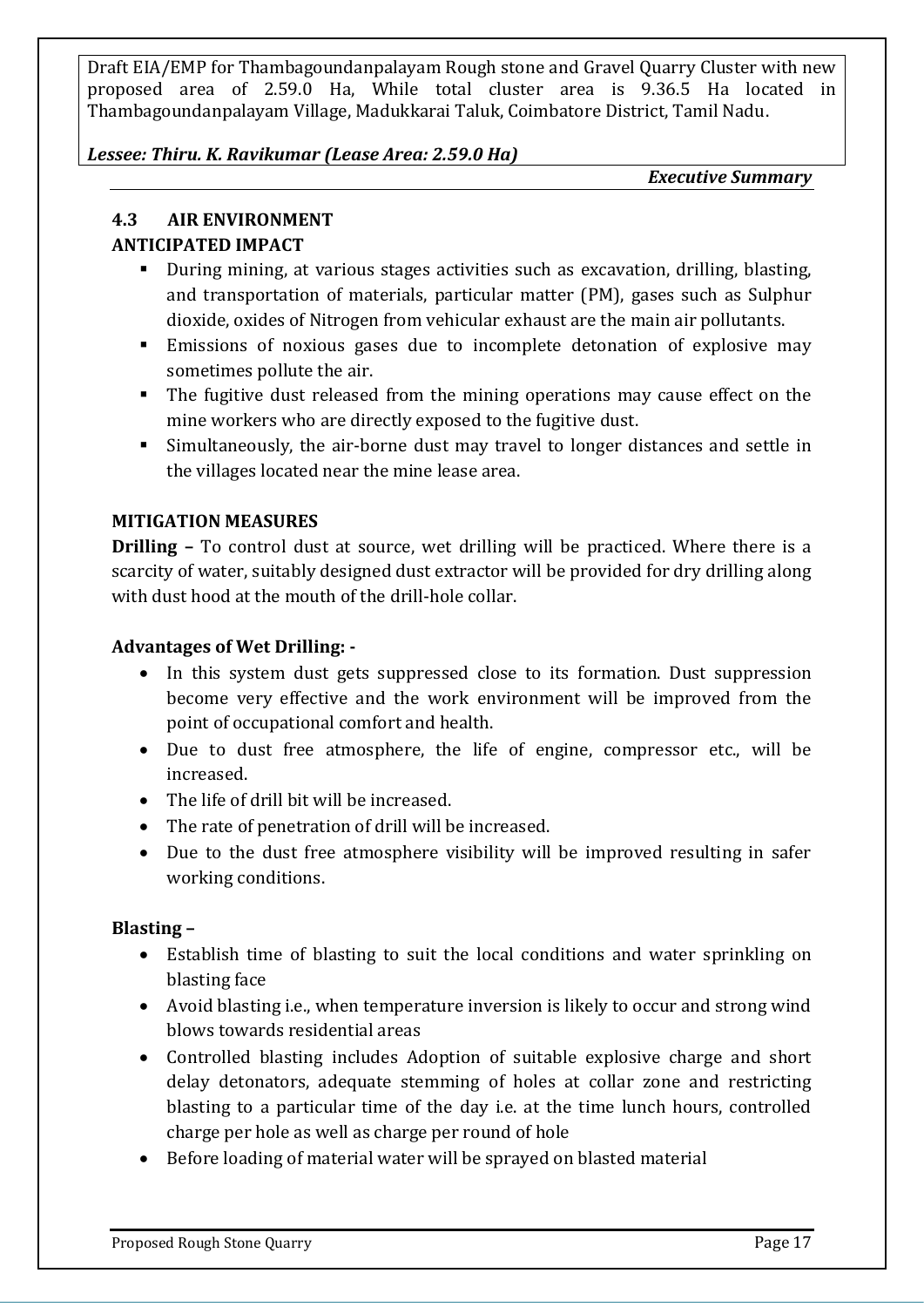#### *Lessee: Thiru. K. Ravikumar (Lease Area: 2.59.0 Ha)*

#### *Executive Summary*

• Dust mask will be provided to the workers and their use will be strictly monitored

#### **Haul Road & Transportation –**

- Water will be sprinkled on haul roads twice a day to avoid dust generation during transportation
- Transportation of material will be carried out during day time and material will be covered with tarpaulin
- The speed of tippers plying on the haul road will be limited below 20 km/hr to avoid generation of dust.
- Water sprinkling on haul roads & loading points will be carried out twice a day
- Main source of gaseous pollution will be from vehicle used for transportation of mineral; therefore, weekly maintenance of machines improves combustion process & makes reduction in the pollution.
- The un-metalled haul roads will be compacted weekly before being put into use.
- Over loading of tippers will be avoided to prevent spillage.
- It will be ensured that all transportation vehicles carry a valid PUC certificate
- Grading of haul roads and service roads to clear accumulation of loose materials

#### **Green Belt –**

- Planting of trees all along main mine haul roads and regular grading of haul roads will be practiced to prevent the generation of dust due to movement of dumpers/trucks
- Green belt of adequate width will be developed around the project areas

#### **Occupational Health –**

- Dust mask will be provided to the workers and their use will be strictly monitored
- Annual medical check-ups, trainings and campaigns will be arranged to ensure awareness about importance of wearing dust masks among all mine workers & tipper drivers
- Ambient Air Quality Monitoring will be conducted six month once to assess effectiveness of mitigation measures proposed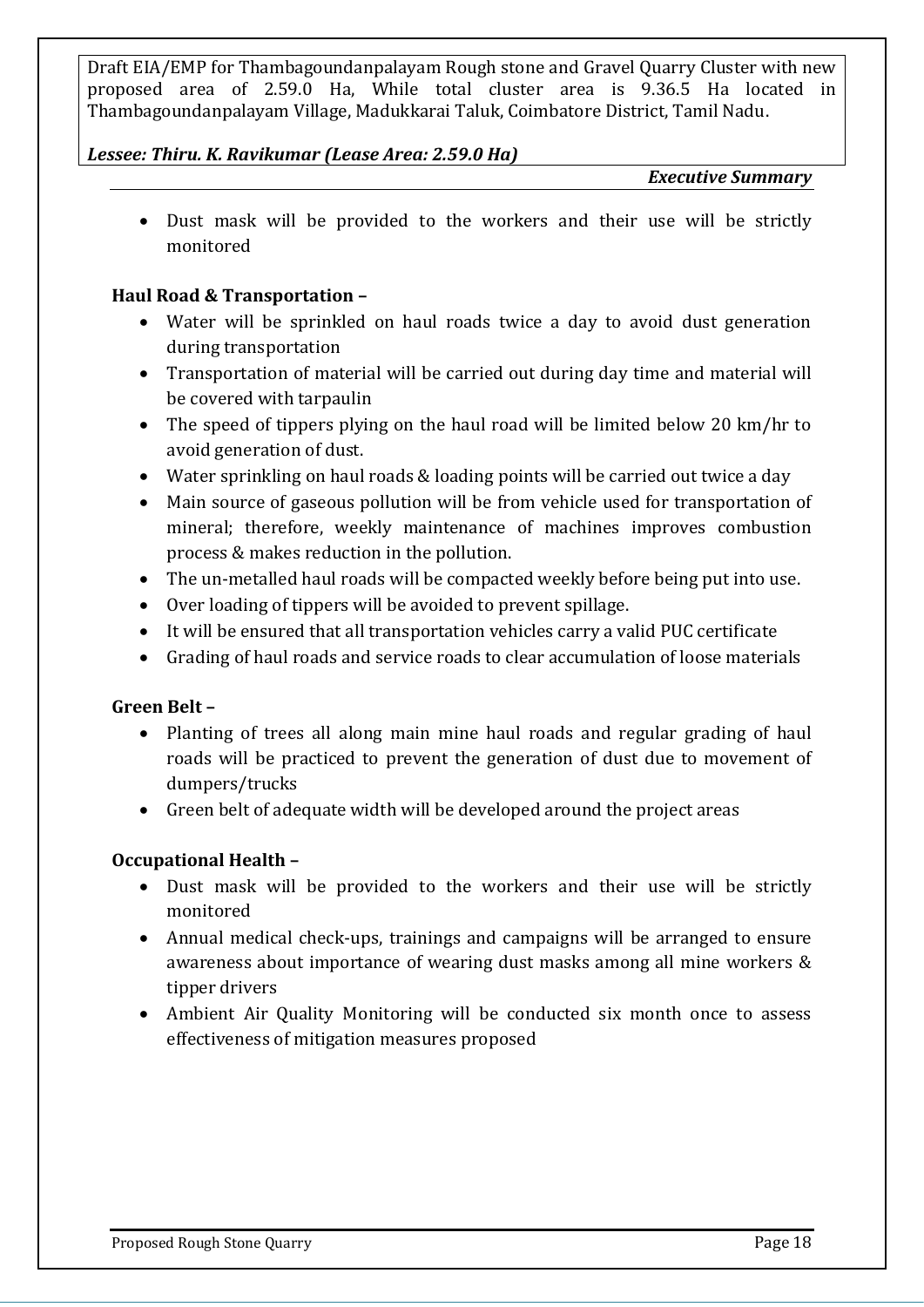#### *Lessee: Thiru. K. Ravikumar (Lease Area: 2.59.0 Ha)*

*Executive Summary*

# **4.4 NOISE ENVIRONMENT**

#### **ANTICIPATED IMPACT**

• Noise pollution poses a major health risk to the mine workers. Following are the sources of noise in the existing open cast mine project are being observed such as Drilling, & Blasting, Loading and during movement of vehicles.

#### **MITIGATION MEASURES**

- Usage of sharp drill bits while drilling which will help in reducing noise;
- Secondary blasting will be totally avoided and hydraulic rock breaker will be used for breaking boulders;
- Controlled blasting with proper spacing, burden, stemming and optimum charge/delay will be maintained;
- The blasting will be carried out during favourable atmospheric condition and less human activity timings by using nonelectrical initiation system;
- Proper maintenance, oiling and greasing of machines will be done every week to reduce generation of noise;
- Provision of sound insulated chambers for the workers working on machines (HEMM) producing higher levels of noise;
- Silencers / mufflers will be installed in all machineries;
- Green Belt/Plantation will be developed around the project area and along the haul roads. The plantation minimizes propagation of noise;
- Personal Protective Equipment (PPE) like ear muffs/ear plugs will be provided to the operators of HEMM and persons working near HEMM and their use will be ensured though training and awareness.
- Regular medical check–up and proper training to personnel to create awareness about adverse noise level effects.

# **4.5 BIOLOGICAL ENVIRONMENT ANTICIPATED IMPACT**

There are no National Park and Archaeological monuments within project area. There are no migratory corridors, migratory avian-fauna, rare endemic and endangered species. There are no wild animals in the area. No breeding and nesting site were identified in project site. No National Park and Wildlife Sanctuary found within 10km radius. The dumps / bunds around the mine itself act as a good barrier for entry of stray animals. In the post mining stage, barbed wire fencing is proposed all around the mined-out void to prevent fall of animals in the mine pits.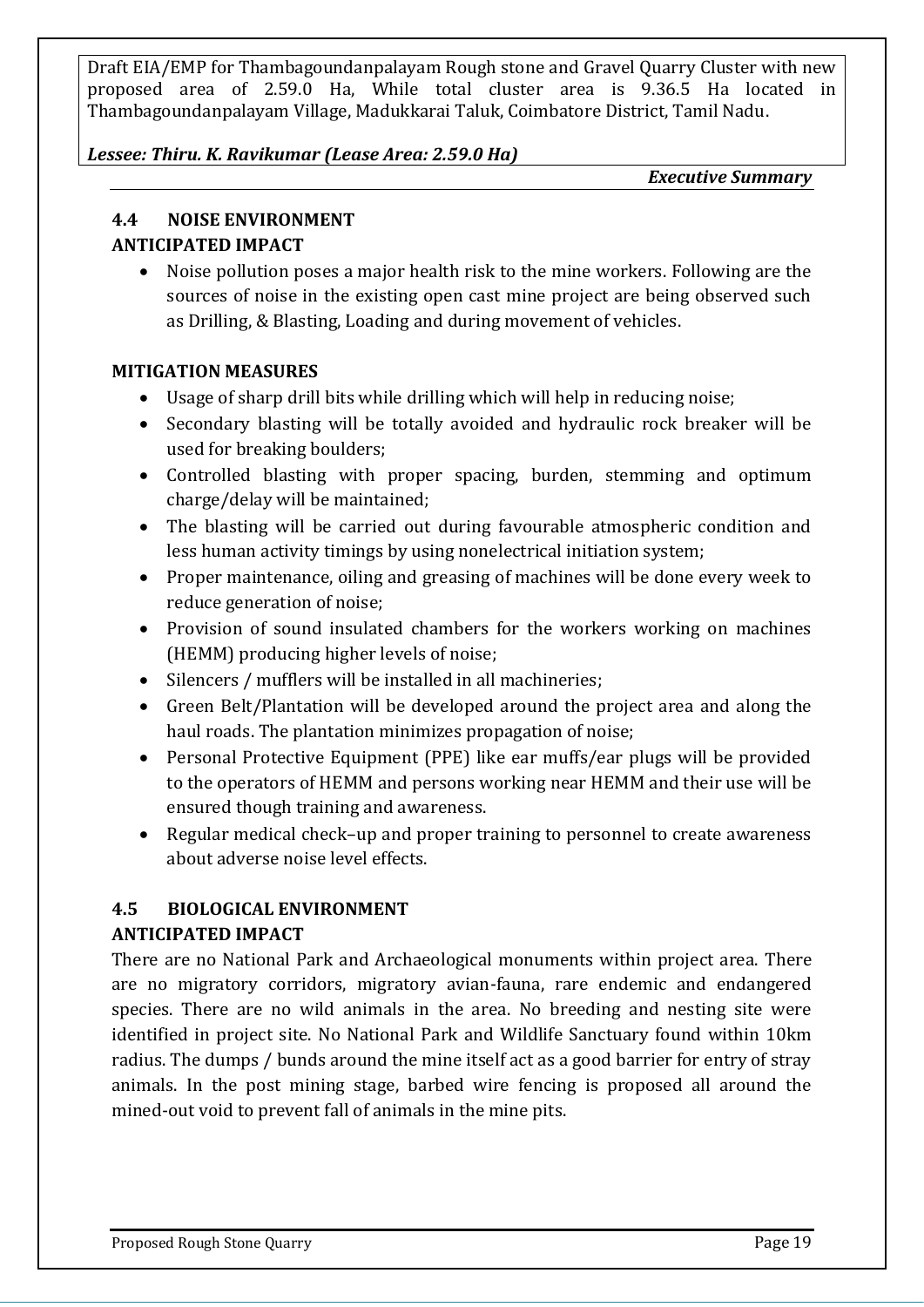#### *Lessee: Thiru. K. Ravikumar (Lease Area: 2.59.0 Ha)*

*Executive Summary*

# **MITIGATION MEASURES**

To reduce the adverse effects on natural flora/fauna status of the area due to deposition of dust generated from mining operations, water sprinkling and water spraying systems will be ensured in all dust prone areas to arrest dust generation. Methodical and wellplanned plantation scheme will be carried out.

| Year         | No. of trees<br>proposed to be<br>planted | <b>Survival</b><br>$\%$ | Area to be<br>covered<br>Sq.m | Name of the<br>species | No. of trees<br>expected to be<br>grown |
|--------------|-------------------------------------------|-------------------------|-------------------------------|------------------------|-----------------------------------------|
|              | 34                                        | 80%                     | 300                           | Neem,                  | 27                                      |
|              |                                           |                         |                               | Pongamia               |                                         |
| $\mathbf{I}$ | 34                                        | 80%                     | 300                           | Pinnata,               | 27                                      |
| Ш            | 34                                        | 80%                     | 300                           | Casuarina etc.,        | 27                                      |
| IV           | 34                                        | 80%                     | 300                           |                        | 27                                      |
| V            | 34                                        | 80%                     | 300                           |                        | 27                                      |
|              |                                           |                         |                               |                        |                                         |

#### **4.5.1 GREENBELT DEVELOPMENT PLAN**

#### **4.6 SOCIO ECONOMIC ENVIRONMENT**

#### **ANTICIPATED IMPACT**

• Employment generation due to the project will provide direct employment for about 32 persons.

#### **MITIGATION MEASURES**

- Good maintenance practices will be adopted for plant machinery and equipment, which will help to avert potential noise problems.
- Green belt will be developed in and around the project site as per Central Pollution Control Board (CPCB) guidelines.
- Appropriate air pollution control measure will be taken to minimize the environmental impact within the core zone.
- For the safety of workers, personal protective appliances like hand gloves, helmets, safety shoes, goggles, aprons, nose masks and ear protecting devices will be provided as per mines act and rules.
- Benefit to the State and the Central governments through financial revenues by way of royalty, tax, DMF, NMET etc, from this project directly and indirectly.

# **5. ANALYSIS OF ALTERNATIVES (TECHNOLOGY AND SITE)**

- The site has been selected based on geological investigation and exploration as below:
- Occurrence of minerals at the specific site.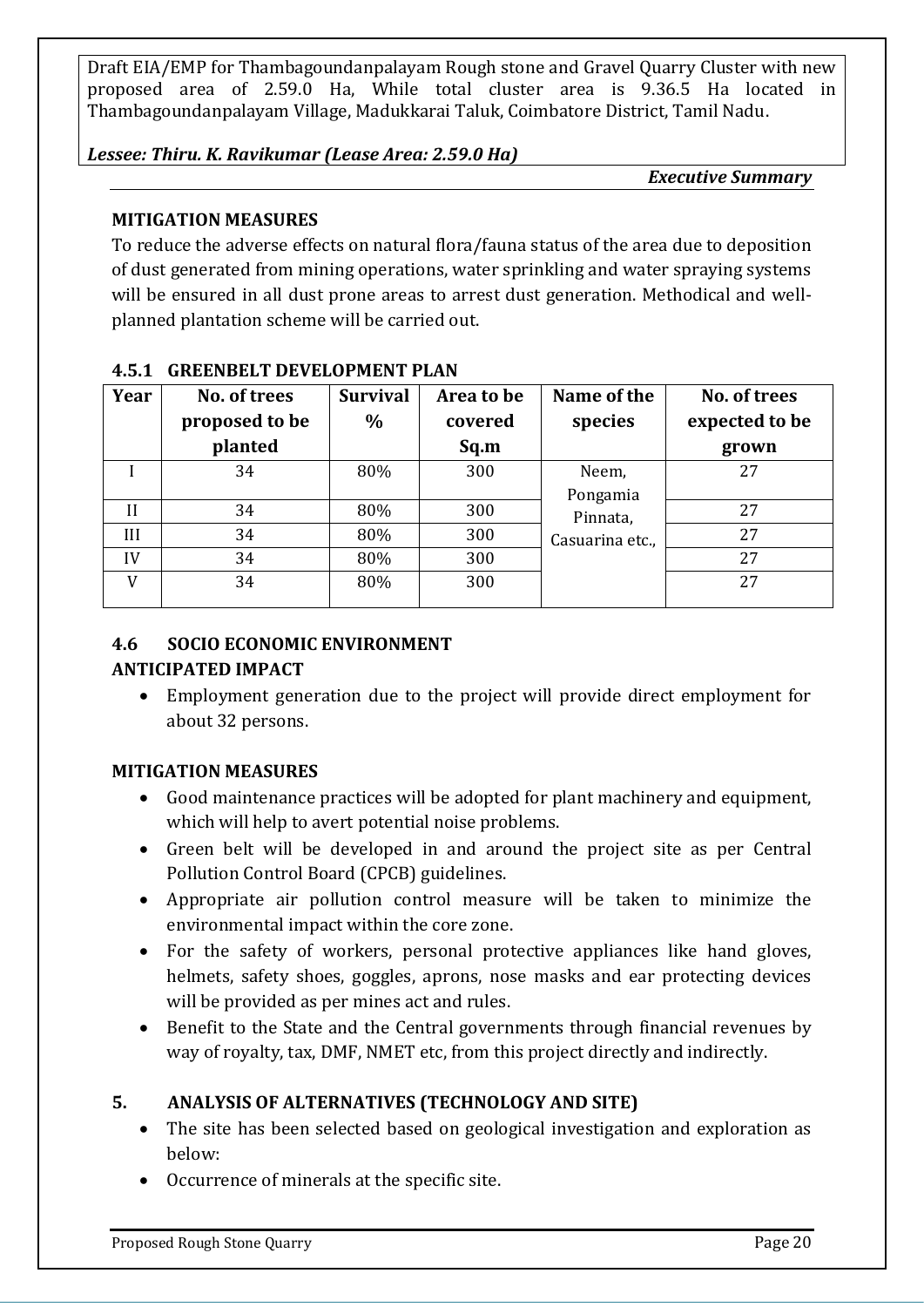#### *Lessee: Thiru. K. Ravikumar (Lease Area: 2.59.0 Ha)*

*Executive Summary*

- Transportation facility for materials & manpower.
- Overall impact on environment and mitigation feasibility
- Socio economic background.
- The mineral deposits are site specific in nature; hence question of seeking alternate site does not arise for this project.

# **6. ENVIRONMENT MONITORING PROGRAM**

Usually, an impact assessment study is carried over short period of time and the data cannot bring out all variations induced by natural or human activities. Hence regular monitoring program of Environmental parameters is essential to take into account the changes in the Environment.

The Objective of Monitoring -

- $\ddot{\bullet}$  To check or assess the efficiency of the controlling measures;
- $\downarrow$  To establish a data base for future impact assessment studies.

#### **6.1 ENVIRONMENTAL MONITORING CELL**



#### **6.2 POST ENVIRONMENTAL CLEARANCE MONITORING SCHEDULE IN COMMON**

| S.  | <b>Environment</b> | Location                                                                                 |                   | <b>Monitoring</b>                  | <b>Parameters</b>                                                                       |  |
|-----|--------------------|------------------------------------------------------------------------------------------|-------------------|------------------------------------|-----------------------------------------------------------------------------------------|--|
| No. | <b>Attributes</b>  |                                                                                          | <b>Duration</b>   | Frequency                          |                                                                                         |  |
|     | Air Quality        | 2 Locations (1 Core & 1<br>Buffer)                                                       | 24 hours          | Once in 6<br>months                | Fugitive Dust,<br>PM <sub>2.5</sub> , PM <sub>10</sub> ,<br>$SO2$ and NO <sub>x</sub> . |  |
| 2   | Meteorology        | At mine site before<br>start of Air Quality<br>Monitoring & IMD<br><b>Secondary Data</b> | Hourly /<br>Daily | Continuous<br>online<br>monitoring | Wind speed,<br>Wind<br>direction,<br>Temperature,                                       |  |

Proposed Rough Stone Quarry **Page 21 Proposed Rough Stone Quarry**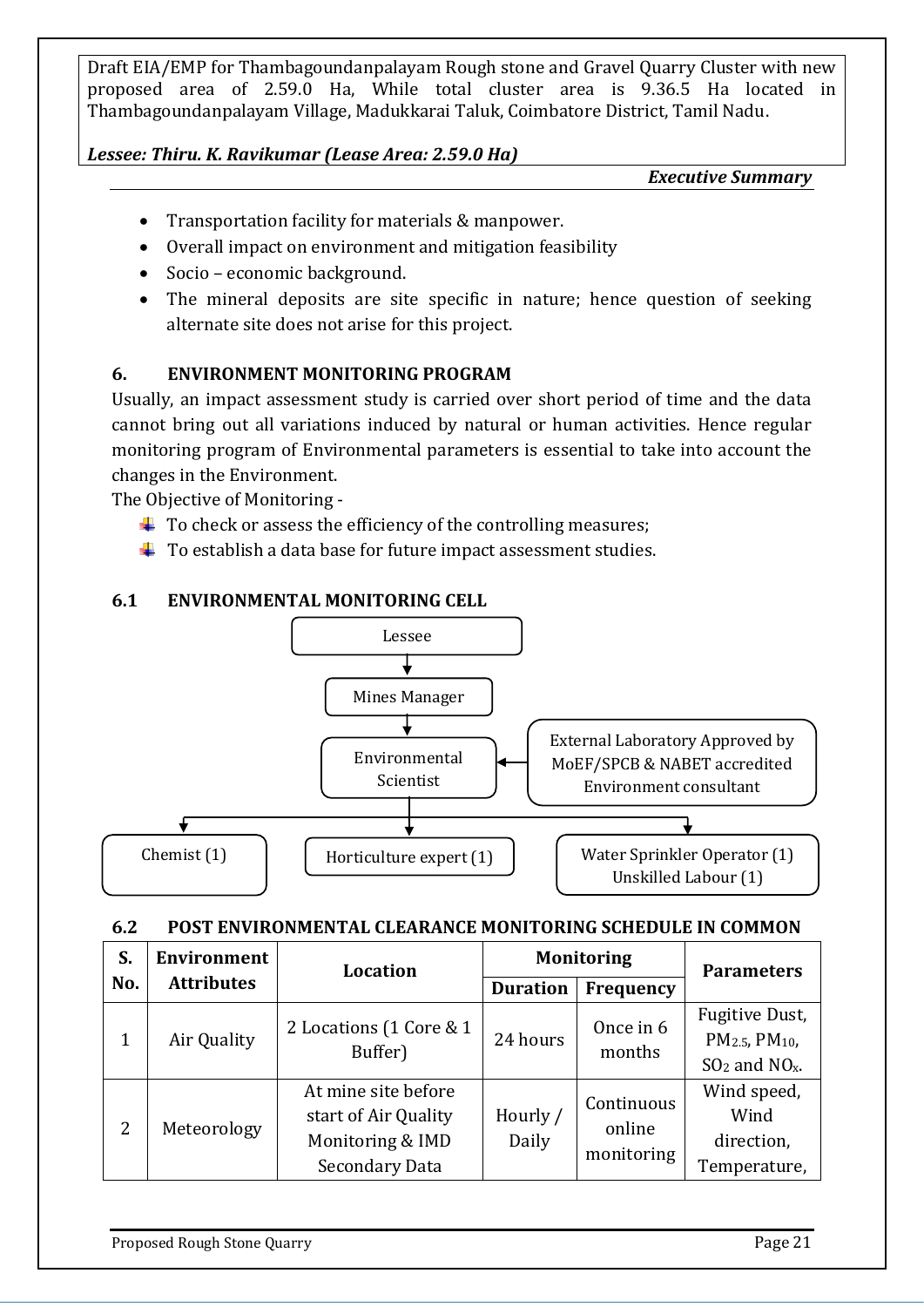#### *Lessee: Thiru. K. Ravikumar (Lease Area: 2.59.0 Ha)*

*Executive Summary*

| S.             | <b>Environment</b>   | <b>Location</b>         |                 | <b>Monitoring</b> | <b>Parameters</b> |  |
|----------------|----------------------|-------------------------|-----------------|-------------------|-------------------|--|
| No.            | <b>Attributes</b>    |                         | <b>Duration</b> | <b>Frequency</b>  |                   |  |
|                |                      |                         |                 |                   | Relative          |  |
|                |                      |                         |                 |                   | humidity and      |  |
|                |                      |                         |                 |                   | Rainfall          |  |
|                |                      |                         |                 |                   | Parameters        |  |
|                |                      |                         |                 |                   | specified         |  |
| 3              | <b>Water Quality</b> | 2 Locations (1SW & 1    |                 | Once in 6         | under             |  |
|                | Monitoring           | $GW$ )                  |                 | months            | IS:10500,         |  |
|                |                      |                         |                 |                   | 1993 & CPCB       |  |
|                |                      |                         |                 |                   | Norms             |  |
|                |                      | Water level in open     |                 |                   |                   |  |
| $\overline{4}$ | Hydrology            | wells in buffer zone    |                 | Once in 6         | Depth in bgl      |  |
|                |                      | around 1 km at specific |                 | months            |                   |  |
|                |                      | wells                   |                 |                   |                   |  |
|                |                      | 2 Locations (1 Core & 1 | Hourly-         | Once in 6         | Leq, Lmax,        |  |
| 5              | <b>Noise</b>         | Buffer)                 |                 | months            | Lmin, Leq Day     |  |
|                |                      |                         | 1 Day           |                   | & Leq Night       |  |
|                |                      | At the nearest          |                 | During            | Peak Particle     |  |
| 6              | Vibration            | habitation (in case of  |                 | blasting          | Velocity          |  |
|                |                      | reporting)              |                 | Operation         |                   |  |
|                |                      | 2 Locations (1 Core & 1 |                 | Once in six       | Physical and      |  |
| 7              |                      | Soil<br>Buffer)         |                 | months            | Chemical          |  |
|                |                      |                         |                 |                   | Characteristics   |  |
| 8              | Greenbelt            | Within the Project Area | Daily           | Monthly           | Maintenance       |  |

# **7. ADDITIONAL STUDIES**

# **7.1 RISK ASSESSMENT**

The methodology for the risk assessment has been based on the specific risk assessment guidance issued by the Directorate General of Mine Safety (DGMS), Dhanbad, vide Circular No.13 of 2002, dated 31st December, 2002. The DGMS risk assessment process is intended to identify existing and probable hazards in the work environment and all operations and assess the risk levels of those hazards in order to prioritize those that need immediate attention. Further, mechanisms responsible for these hazards are identified and their control measures, set to timetable are recorded along with pinpointed responsibilities. The whole quarry operation will be carried out under the direction of a Qualified Competent Mine Manager holding certificate of competency to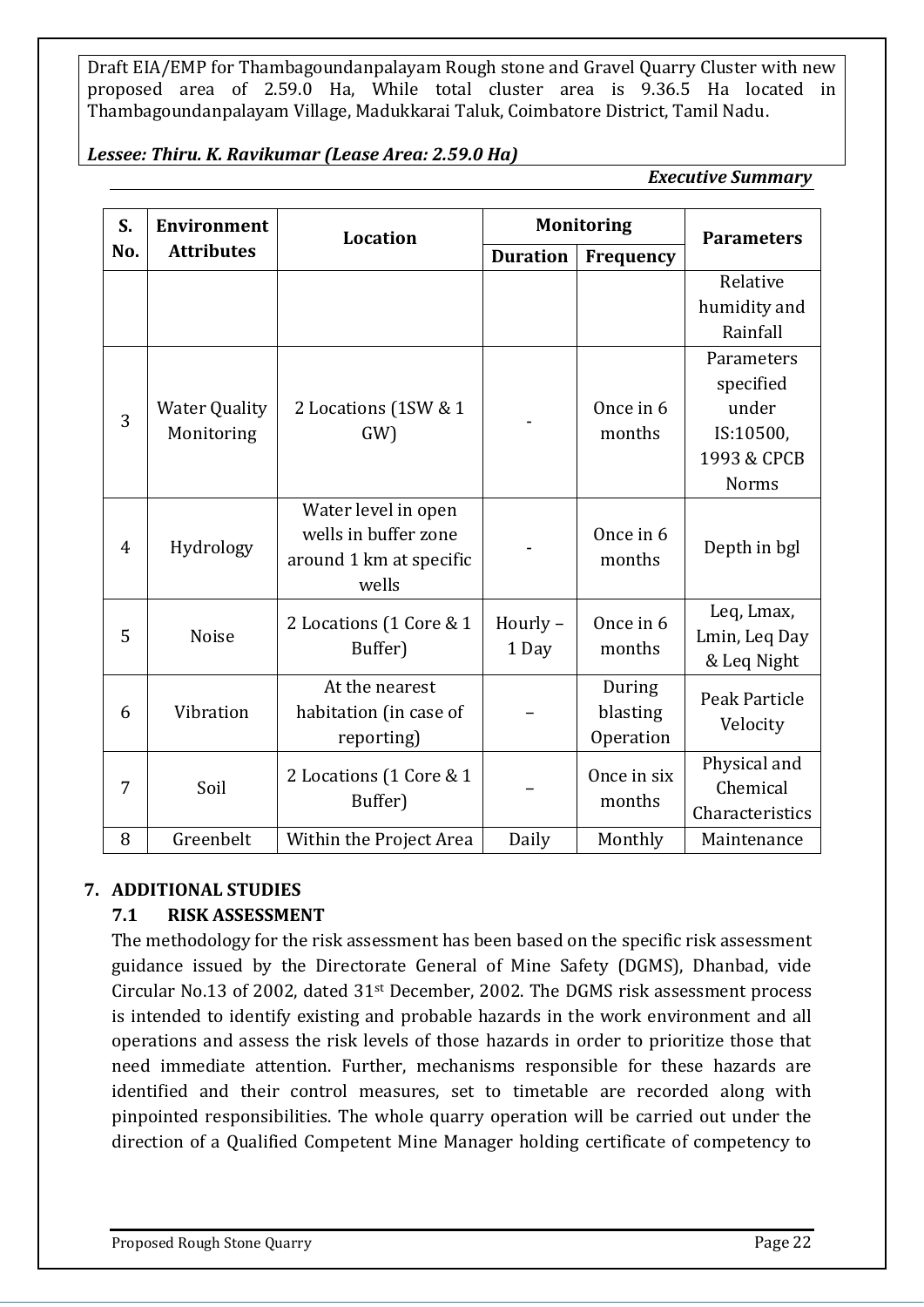#### *Lessee: Thiru. K. Ravikumar (Lease Area: 2.59.0 Ha)*

#### *Executive Summary*

manage a metalliferous mine granted by the DGMS, Dhanbad. Risk Assessment is all about prevention of accidents and to take necessary steps to prevent it from happening.

#### **7.2 DISASTER MANAGEMENT PLAN**

The Disaster Management Plan is aimed to ensure safety of life, protection of environment, protection of installation, restoration of production and salvage operations in this same order of priorities.

The objective of the Disaster Management Plan is to make use of the combined resources of the mine and the outside services to achieve the following:

- $\overline{\phantom{a}}$  Rescue and medical treatment of casualties;
- $\triangleq$  Safeguard other people;
- $\frac{1}{\sqrt{2}}$  Minimize damage to property and the environment;
- Initially contain and ultimately bring the incident under control;
- $\frac{1}{\sqrt{2}}$  Secure the safe rehabilitation of affected area; and
- $\ddot{\phantom{1}}$  Preserve relevant records and equipment for the subsequent inquiry into the cause and circumstances of the emergency

# **7.3 CUMULATIVE IMPACT STUDY**

#### **SALIENT FEATURES OF PROPOSAL "P1"**

| Name of the Mine                | Thiru. K. Ravikumar                      |                |  |  |
|---------------------------------|------------------------------------------|----------------|--|--|
| Survey Nos                      | S.F.No. 57/1                             |                |  |  |
| Land Type                       | Patta land                               |                |  |  |
| Extent                          | 2.59.0 ha                                |                |  |  |
| Mining Plan Period / Lease      | 5Years/10Years                           |                |  |  |
| Period                          |                                          |                |  |  |
| <b>Ultimate Pit Dimension</b>   | $217 \text{ m}$ (L) x 124m (W) x 42m (D) |                |  |  |
| Latitude between                | 10°52'02.67"N to 10°52'10.08"N           |                |  |  |
| Longitude between               | 76°57'17.47"E to 76°57'24.54"E           |                |  |  |
| <b>Highest Elevation</b>        | 305 m                                    |                |  |  |
|                                 | Jack Hammer                              | 8              |  |  |
|                                 | Compressor                               | 2              |  |  |
| <b>Machinery Proposed</b>       | Excavator bucket & Rock breaker attached | $\overline{2}$ |  |  |
|                                 | Tippers (20 tonnes Capacity)             | 3              |  |  |
| <b>Proposed Blasting Method</b> | <b>Controlled Blasting Method</b>        |                |  |  |
| <b>Manpower Proposed</b>        | 32 Nos                                   |                |  |  |
| <b>Total Project Cost</b>       | Rs. 69,38,000/-                          |                |  |  |

Source: Approved Mining Plan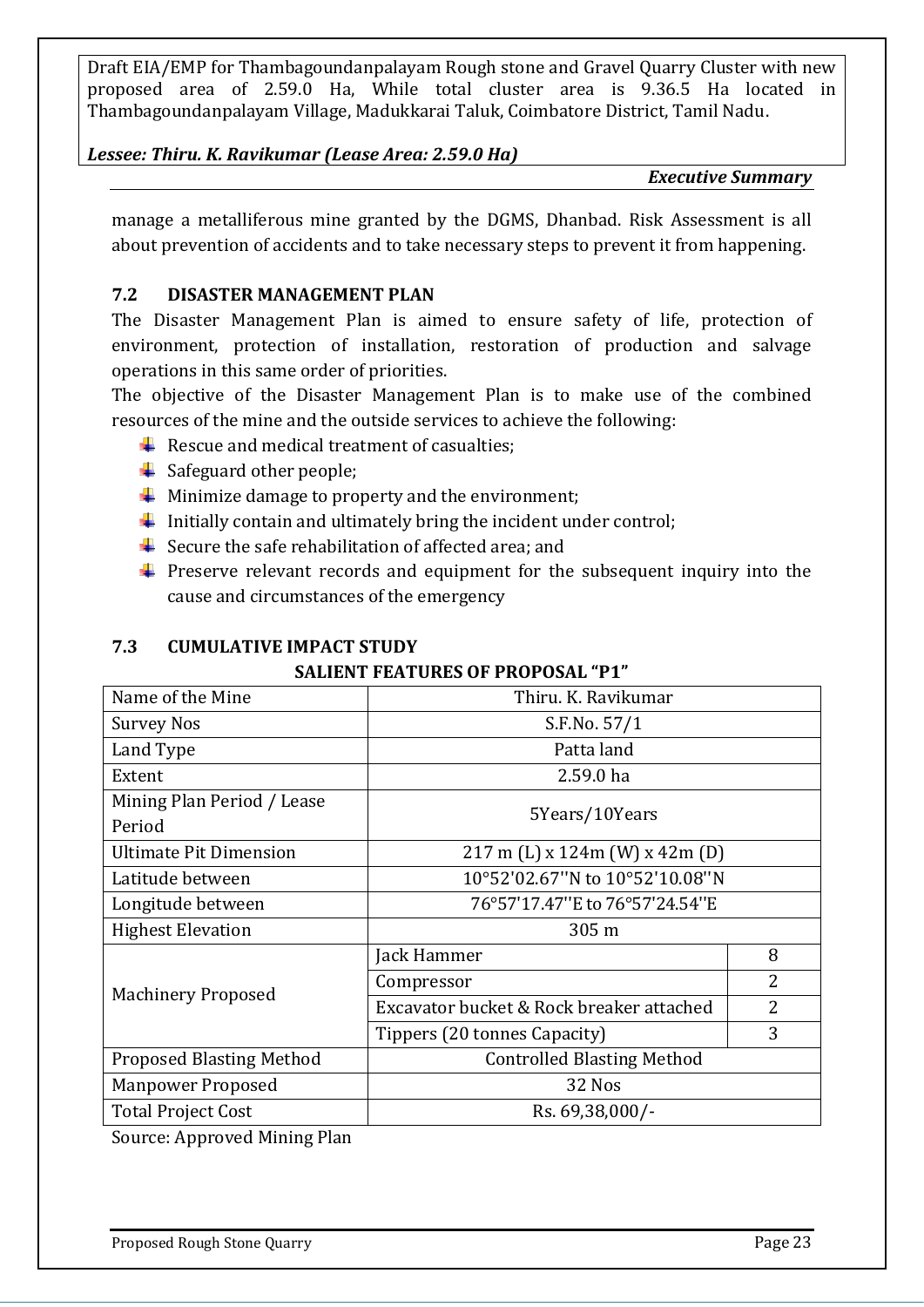#### *Lessee: Thiru. K. Ravikumar (Lease Area: 2.59.0 Ha)*

*Executive Summary*

| JALILIN I LATUREJ VI I RVI VJAL - ET |                                          |              |  |  |  |  |  |
|--------------------------------------|------------------------------------------|--------------|--|--|--|--|--|
| Name of the Mine                     | Thiru. K. Ravikumar                      |              |  |  |  |  |  |
| <b>Survey Nos</b>                    | 158/1                                    |              |  |  |  |  |  |
| Land Type                            | Govt Land                                |              |  |  |  |  |  |
| Extent                               | 3.62.0 Ha                                |              |  |  |  |  |  |
| Mining Plan/Lease Period             | 07.01.2018 to 06.01.2023                 |              |  |  |  |  |  |
| <b>Ultimate Pit Dimension</b>        | Length 313m, Width 92m Depth in Max 33m  |              |  |  |  |  |  |
| Latitude between                     | 10°52'13.14"N to 10°52'3.43"N            |              |  |  |  |  |  |
| Longitude between                    | 76°57'21.91"E to 76°57'27.77"E           |              |  |  |  |  |  |
| <b>Highest Elevation</b>             | 363 m                                    |              |  |  |  |  |  |
|                                      | Jack Hammer                              | 6            |  |  |  |  |  |
| <b>Machinery Proposed</b>            | Compressor                               | $\mathbf 1$  |  |  |  |  |  |
|                                      | Excavator bucket & Rock breaker attached | $\mathbf{1}$ |  |  |  |  |  |
|                                      | Tippers (10 tonnes Capacity)             | 3            |  |  |  |  |  |
| <b>Proposed Blasting Method</b>      | <b>Controlled Blasting Method</b>        |              |  |  |  |  |  |
| <b>Manpower Proposed</b>             | 18 Nos                                   |              |  |  |  |  |  |
| <b>Total Project Cost</b>            | Rs. 82,40,000/-                          |              |  |  |  |  |  |

#### **SALIENT FEATURES OF PROPOSAL "E1"**

#### **SALIENT FEATURES OF PROPOSAL "E2"**

| Name of the Mine                | N.S.Manonmani                                 |                |  |  |  |
|---------------------------------|-----------------------------------------------|----------------|--|--|--|
| <b>Survey Nos</b>               | 577/1A1A, 577/1A2, Arisipalayam               |                |  |  |  |
|                                 | It is a Patta land, Registered in the name of |                |  |  |  |
| Land Type                       | N.S.Manonmani vide Patta No.40. The applicant |                |  |  |  |
|                                 | has obtained consent from the pattadhar.      |                |  |  |  |
| Extent                          | 3.15.5 ha                                     |                |  |  |  |
| Mining Plan/Lease Period        | 03.10.2017 to 25.05.2022                      |                |  |  |  |
| <b>Ultimate Pit Dimension</b>   | Length 136m, Width 100m Depth in Max 12m      |                |  |  |  |
| Latitude between                | 10°52'7.58"N to 10°52'2.20"N                  |                |  |  |  |
| Longitude between               | 76°57'13.12"E to 76°57'23.37"E                |                |  |  |  |
| <b>Highest Elevation</b>        | 304 m                                         |                |  |  |  |
|                                 | Jack Hammer                                   | $\overline{2}$ |  |  |  |
| <b>Machinery Proposed</b>       | Compressor                                    | $\mathbf{1}$   |  |  |  |
|                                 | Excavator bucket & Rock breaker attached      | $\mathbf{1}$   |  |  |  |
|                                 | Tippers (20 tonnes Capacity)                  | $\mathbf{1}$   |  |  |  |
| <b>Proposed Blasting Method</b> | <b>Controlled Blasting Method</b>             |                |  |  |  |
| <b>Manpower Proposed</b>        | 18 Nos                                        |                |  |  |  |
| <b>Total Project Cost</b>       | Rs. 76,81,000/-                               |                |  |  |  |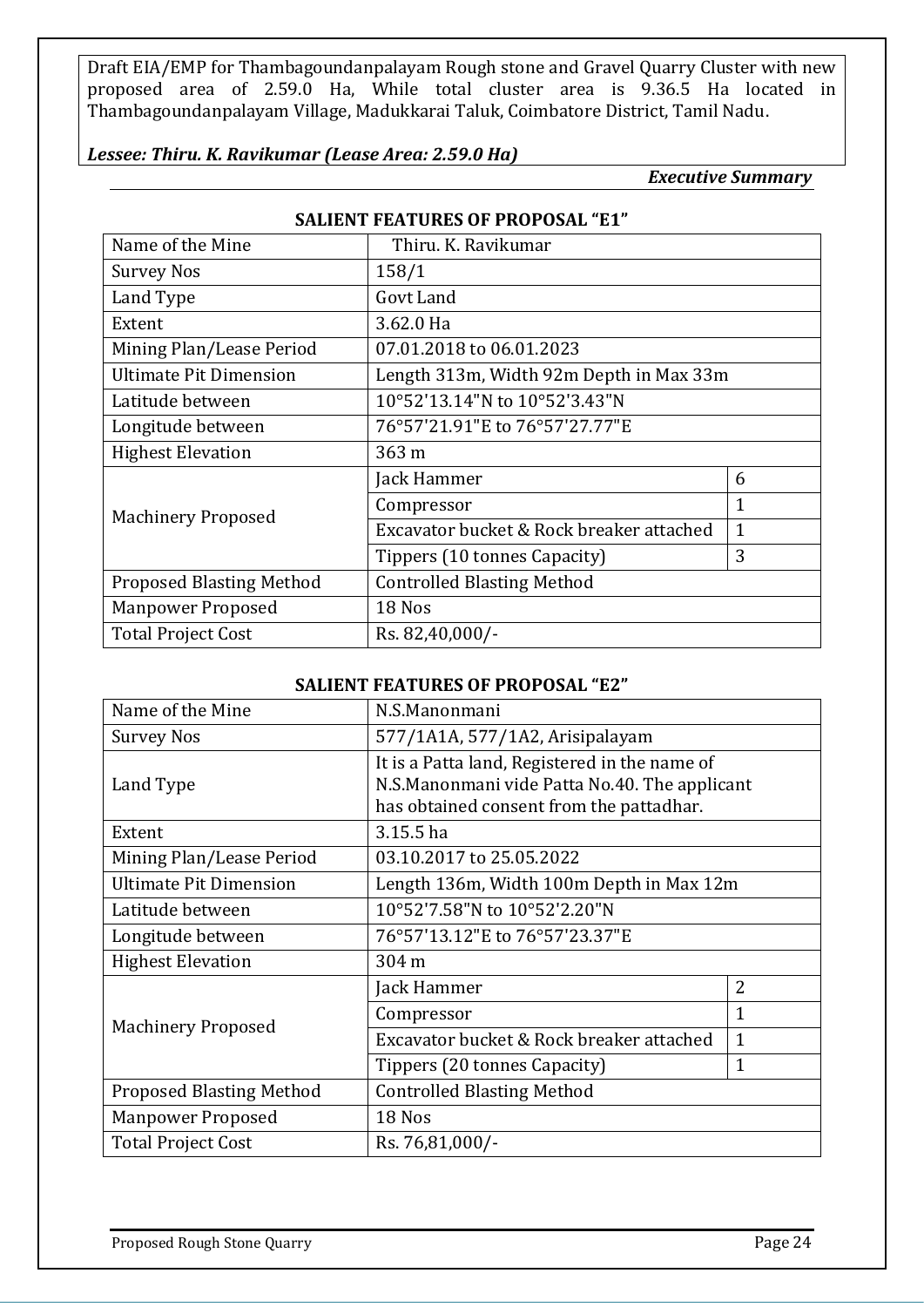#### *Lessee: Thiru. K. Ravikumar (Lease Area: 2.59.0 Ha)*

#### *Executive Summary*

The Cumulative Impact is anticipated due to drilling & blasting and excavation and transportation activities from proposed mines within the 500-meter radius from the proposed mines and major impact anticipated is on Air & Noise Environment and Ground Vibrations due to blasting. The current monitoring was done as existing quarry are working which gives the ambient or present condition of air quality as well as noise.

| <b>Locations</b>              | $PM_{10} (\mu g/m^3)$ |            | PM <sub>2.5</sub> ( $\mu$ g/m <sup>3</sup> ) |     | $SO_2(\mu g/m^3)$ |              | $NO2(\mu g/m3)$ |            |              |     |            |              |
|-------------------------------|-----------------------|------------|----------------------------------------------|-----|-------------------|--------------|-----------------|------------|--------------|-----|------------|--------------|
|                               | Inc                   | <b>Max</b> | <b>Total</b>                                 | Inc | <b>Max</b>        | <b>Total</b> | Inc             | <b>Max</b> | <b>Total</b> | Inc | <b>Max</b> | <b>Total</b> |
| AAQ-1                         | 2.3                   | 55.1       | 57.4                                         | 1.5 | 34.1              | 35.6         | 1.2             | 10.4       | 11.6         | 1.3 | 28.2       | 29.5         |
| AAQ-2                         | 1.3                   | 51.9       | 53.2                                         | 0.7 | 37.2              | 37.9         | 0.5             | 9.5        | 10           | 0.6 | 21.6       | 22.2         |
| AAQ-3                         | $\mathbf 1$           | 57.7       | 58.7                                         | 0.5 | 34.7              | 35.2         | 0.3             | 10.3       | 10.6         | 0.3 | 20.6       | 20.9         |
| AAQ-4                         | 1.3                   | 67.7       | 69                                           | 0.7 | 32.9              | 33.6         | 0.5             | 10.9       | 11.4         | 0.6 | 19.8       | 20.4         |
| AAQ-5                         | $\mathbf{1}$          | 62         | 63                                           | 0.5 | 32.5              | 33           | 0.3             | 10.1       | 10.4         | 0.3 | 22         | 22.3         |
| $AAQ-6$                       | 2.7                   | 66.1       | 68.8                                         | 1.8 | 39.6              | 41.4         | 1.5             | 9.2        | 10.7         | 1.9 | 17.6       | 19.5         |
| AAQ-7                         | 1.3                   | 50.3       | 51.6                                         | 0.7 | 28.6              | 29.3         | 0.5             | 9.4        | 9.9          | 0.7 | 15.4       | 16.1         |
| <b>NAAQS</b><br>$(\mu g/m^3)$ |                       | 100        |                                              |     | 60                |              |                 | 80         |              |     | 80         |              |

#### **PREDICTED AIR INCREMENTAL VALUE**

#### **MAXIMUM GROUND LEVEL CONCENTRATION**

| <b>Pollutants</b> | Max. GLC observed, (µg/m3) | <b>Distance and Direction</b> |
|-------------------|----------------------------|-------------------------------|
| $PM_{10}$         | 11.7                       | 1000, SW                      |
| PM <sub>2.5</sub> | 7.4                        | 1000, SW                      |
| SO <sub>2</sub>   | 6.0                        | 1000, SW                      |
| NO <sub>2</sub>   | 6.4                        | 1000, SW                      |

#### **Noise Environment –**

Noise pollution is mainly due to operation like drilling & blasting and plying of trucks & HEMM. Cumulative Noise modelling has been carried out considering blasting and compressor operation (drilling) and transportation activities. Predictions have been carried out to compute the noise level at various distances around the different quarries within the 500 m radius. For hemispherical sound wave propagation through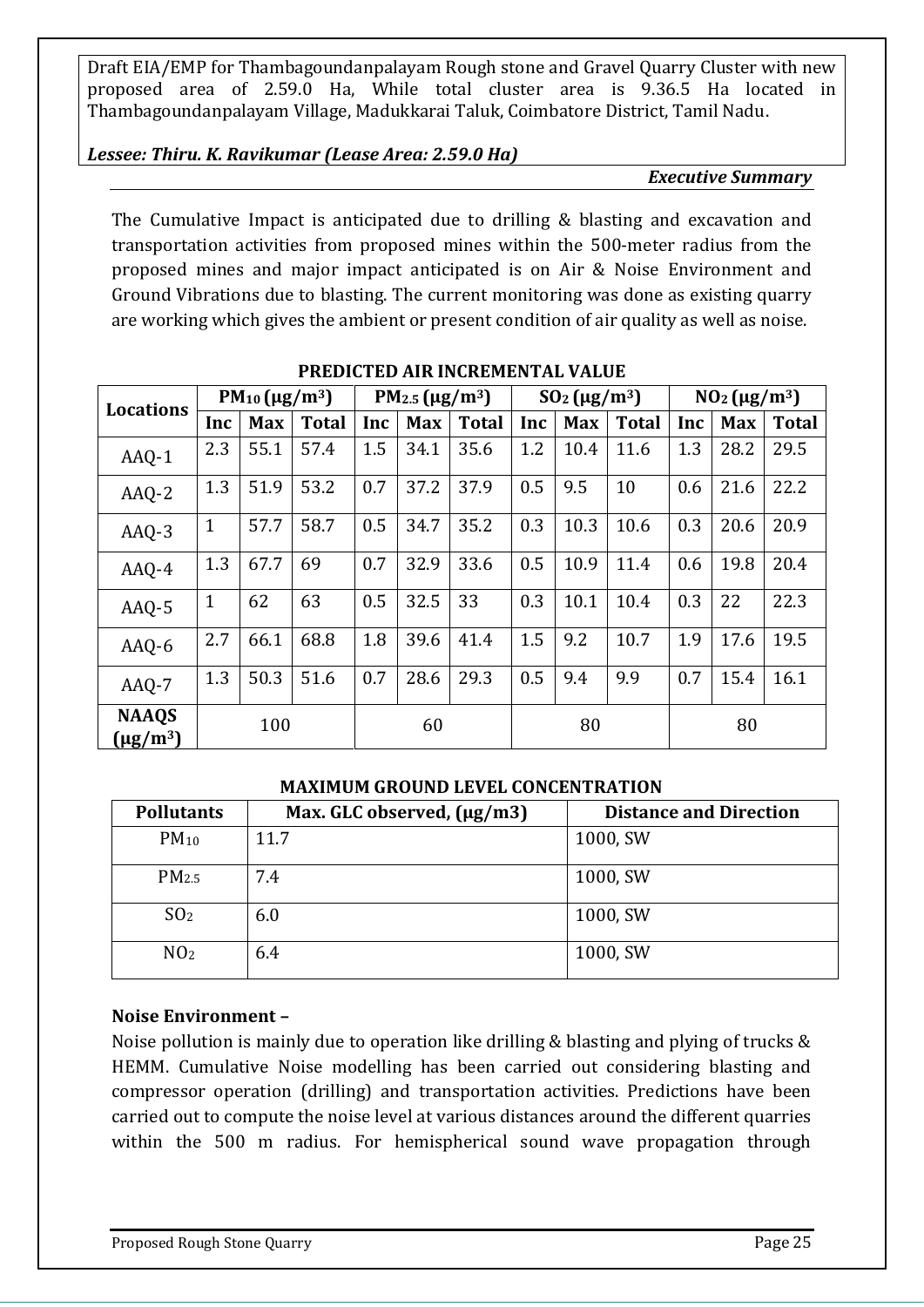#### *Lessee: Thiru. K. Ravikumar (Lease Area: 2.59.0 Ha)*

*Executive Summary*

homogeneous loss free medium, one can estimate noise levels at various locations at different sources using model based on first principle.

 $Lp_2 = Lp_1 - 20 \log (r_2/r_1) - Ae_{1,2}$ 

Where:

Lp<sub>1</sub>& Lp<sub>2</sub> are sound levels at points located at distances  $r_1$ &  $r_2$  from the source.

Ae1, 2 is the excess attenuation due to environmental conditions. Combined effect of all sources can be determined at various locations by logarithmic addition.

 $L$ **ptotal** = 10  $\log$  {10<sup>(Lp1/10)</sup> + 10<sup>(Lp2/10)</sup> + 10<sup>(Lp3/10)</sup> + ……}

Attenuation due to Green Belt has been taken to be 4.9 dB (A). The inputs required for the model are: Source data has been computed taking into account of all the machinery and activities used in the mining process.

| <b>Location ID</b>    | <b>Background</b><br>Value (Day)<br>dB(A) | <b>Incremental</b><br>Value dB(A) | <b>Total</b><br>Predicted<br>dB(A) | <b>Residential</b><br>Area Standards<br>dB(A) |
|-----------------------|-------------------------------------------|-----------------------------------|------------------------------------|-----------------------------------------------|
| Habitation<br>Near P1 | 39.4                                      | 43.5                              | 44.9                               |                                               |
| Habitation<br>Near E1 | 39.4                                      | 43.8                              | 45.2                               | 55                                            |
| Habitation<br>Near E2 | 39.4                                      | 37.4                              | 41.5                               |                                               |

#### **PREDICTED NOISE INCREMENTAL VALUE**

The resultant Noise level due to monitored values and calculated values at the receptors are based on the mathematical formula considering attenuation due to Green Belt as 4.9 dB (A) the barrier effect. From the above table, the ambient noise levels at all the locations near habitations are within permissible limits of Residential Area (buffer zone)

# **ESTIMATED PEAK PARTICLE VELOCITY FOR EXPLOSIVE CHARGE FOR EXISTING AND PROPOSED MINES**

| <b>Distance</b>     | <b>Quantity of Explosive/Blast, Kg</b> |                |    | $PPV, \, \text{mm/s}$ |                |      |
|---------------------|----------------------------------------|----------------|----|-----------------------|----------------|------|
| from                |                                        |                |    |                       |                |      |
| blasting site,<br>m | <b>P1</b>                              | E <sub>1</sub> | E2 | <b>P1</b>             | E <sub>1</sub> | E2   |
| 100                 | 97                                     | 102            | 50 | 22.3                  | 23.0           | 14.6 |
| 150                 | 97                                     | 102            | 50 | 13.3                  | 13.8           | 8.8  |
| 200                 | 97                                     | 102            | 50 | 9.3                   | 9.6            | 6.1  |
| 250                 | 97                                     | 102            | 50 | 7.0                   | 7.2            | 4.6  |
| 300                 | 97                                     | 102            | 50 | 5.5                   | 5.7            | 3.6  |

Proposed Rough Stone Quarry Page 26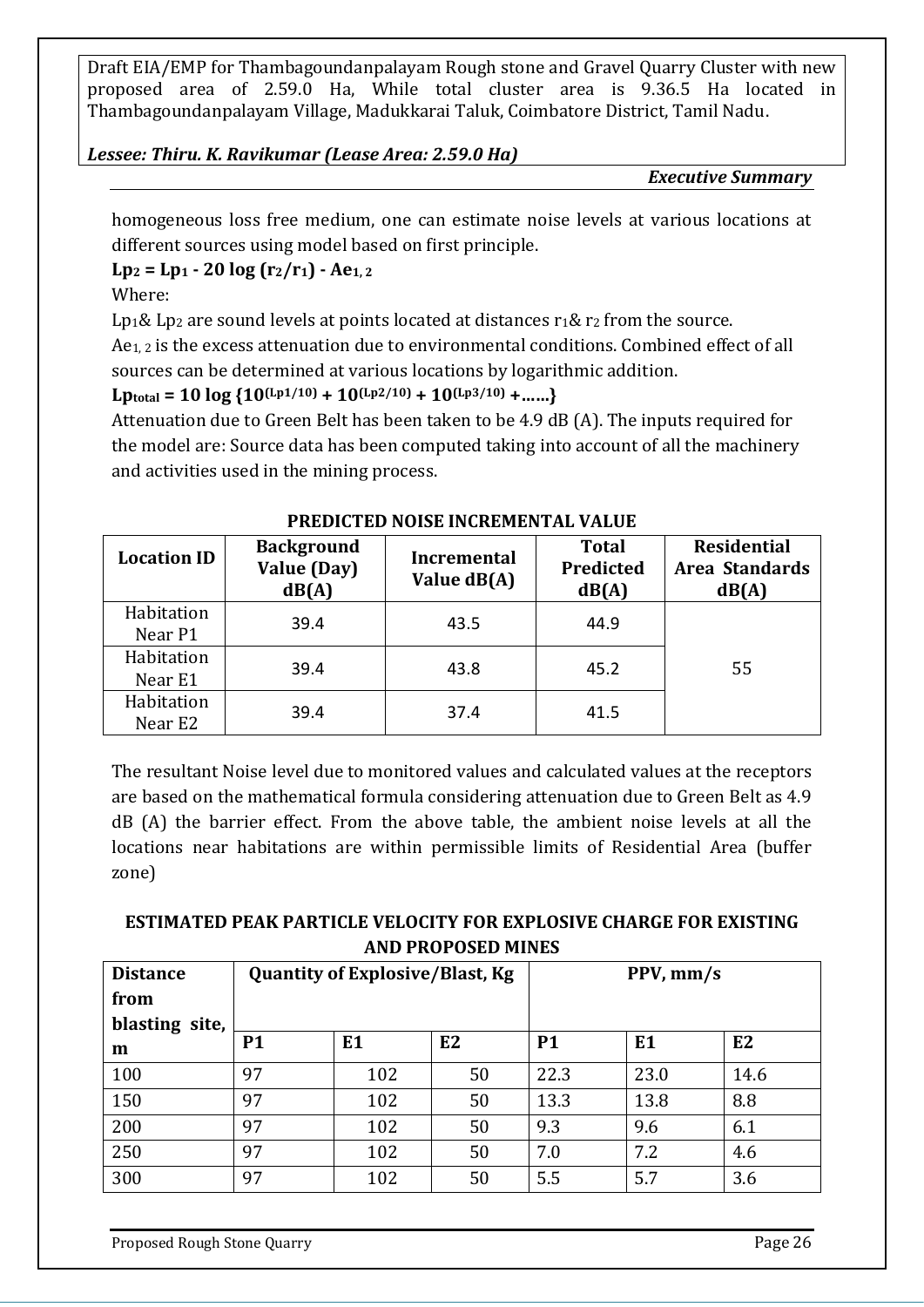| 350 | 97 | 102 | 50 | 4.6 | 4.7 | 3.0 |
|-----|----|-----|----|-----|-----|-----|
| 400 | 97 | 102 | 50 | 3.9 | 4.0 | 2.5 |
| 450 | 97 | 102 | 50 | 3.3 | 3.4 | 2.2 |
| 500 | 97 | 102 | 50 | 2.9 | 3.0 | 1.9 |
| 550 | 97 | 102 | 50 | 2.6 | 2.7 | 1.7 |
| 600 | 97 | 102 | 50 | 2.3 | 2.4 | 1.5 |
| 650 | 97 | 102 | 50 | 2.1 | 2.2 | 1.4 |
| 700 | 97 | 102 | 50 | 1.9 | 2.0 | 1.2 |
| 750 | 97 | 102 | 50 | 1.7 | 1.8 | 1.1 |

*Lessee: Thiru. K. Ravikumar (Lease Area: 2.59.0 Ha)*

#### Note: The empirical formula does not consider the delay factor in blasting due to use of Delay Detonators.

The nearest habitation from cluster is Thambagoundanpalayam –1.0Km – Southeast direction. From the above table, the blasting will not cause any significant ground vibrations in the area. The ground vibrations at nearest habitation will be well within the permissible limits recommended by DGMS.

#### **SOCIO ECONOMIC BENEFITS FROM 3 MINES**

|                | <b>Project Cost in Rs.</b> | CER $\omega$ 2% in Rs. |
|----------------|----------------------------|------------------------|
| P1             | 69,38,000                  | 1,47,000               |
| E1             | 82,40,000                  | 1,64,800               |
| E <sub>2</sub> | 76,81,000                  | 1,53,620               |
| <b>Total</b>   | 2,28,59,000                | 3,27,162               |

CER allocation has been made as per MoEF & CC OM F.No.22-65/2017-IA.III, Dated: 01.05.2018. As per para 6 (II) of the office memorandum, all the mines being a green field project & Capital Investment is  $\leq 100$  crores, they shall contribute 2% of Capital Investment towards CER as per directions of EAC/SEAC and the total CER amount from the 3 mines is Rs. 3,27,162/-.

|              | <b>Direct Employment</b> | <b>Indirect Employment</b> |
|--------------|--------------------------|----------------------------|
| D1           | 32                       | 40                         |
| F 1          | 18                       | 34                         |
| E2           | 18                       | 34                         |
| <b>Total</b> | 68                       | 108                        |

#### **EMPLOYMENT BENEFITS FROM 3 MINES**

A total of 68 people will get employment due to these 3 mines in cluster.

*Executive Summary*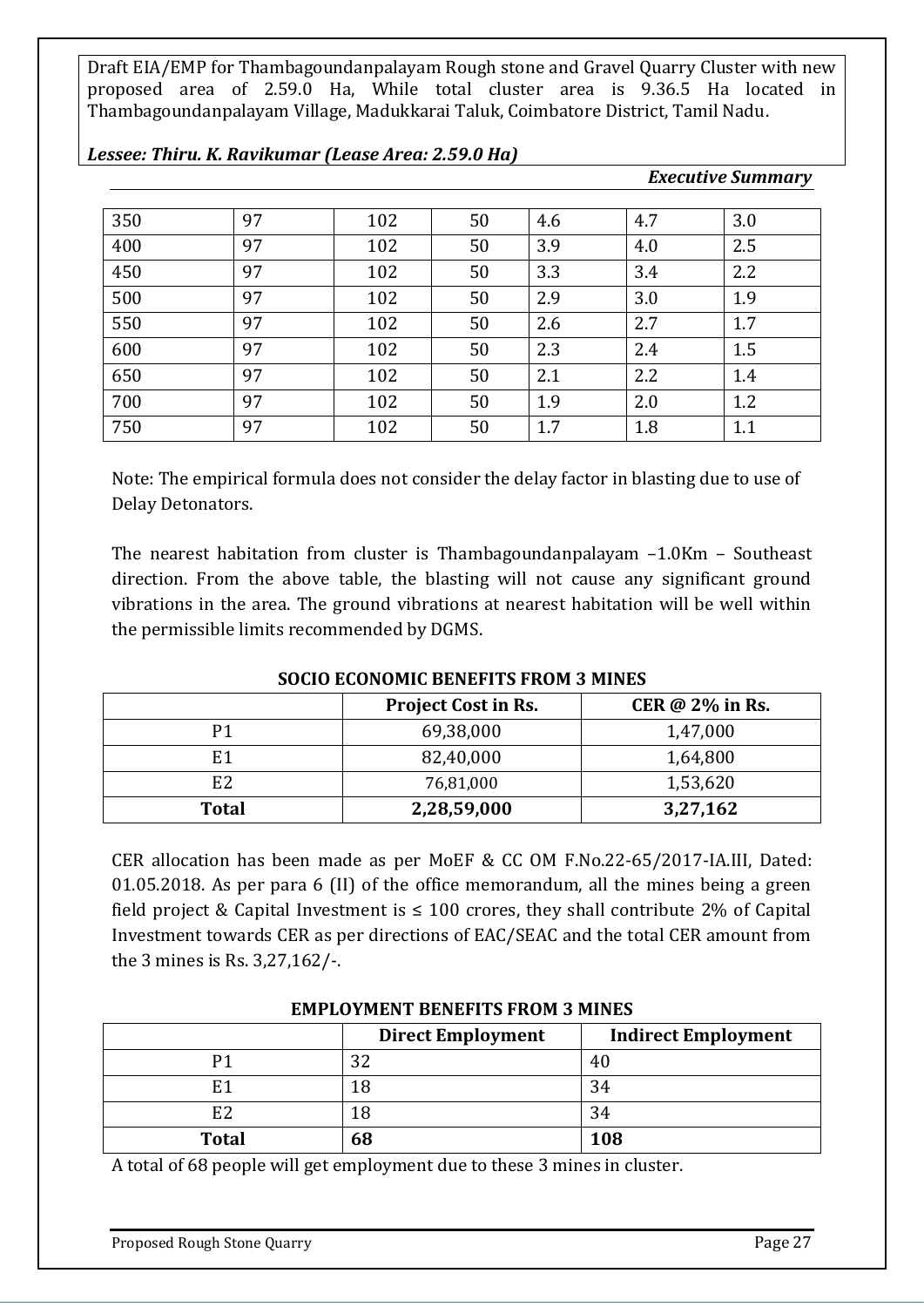#### *Lessee: Thiru. K. Ravikumar (Lease Area: 2.59.0 Ha)*

*Executive Summary*

#### **Greenbelt Development –**

| <b>CODE</b>    | <b>No of Trees</b><br>proposed to<br>be planted | <b>Survival</b><br>$\frac{0}{0}$ | Area<br>Covered<br>Sq.m | <b>Name of the Species</b> | <b>No. of Trees</b><br>expected to<br>be grown |
|----------------|-------------------------------------------------|----------------------------------|-------------------------|----------------------------|------------------------------------------------|
| P <sub>1</sub> | 170                                             | 80%                              | 1500                    | Neem, Pungan,              | 135                                            |
| E1             | 200                                             | 80%                              | 1624                    | Casuarinas and other       | 160                                            |
| E <sub>2</sub> | 220                                             | 80%                              | 1780                    | regional trees             | 176                                            |
| <b>Total</b>   | 590                                             | 80%                              | 4904                    | ۰                          | 471                                            |

#### **GREENBELT DEVELOPMENT BENEFITS FROM 3 MINES**

Based on the Proposed Mining Plans its anticipated that there shall growth of native species of Neem, Casuarina, Pungan etc in the Cluster at a rate of 590 Trees Planted over a period of 5 Years with Survival Rate of 80% and expected growth is around 471 Trees over an area of 4904 Sq.m.

#### **8. PROJECT BENEFITS**

Proposed Project for Quarrying Rough Stone at Thambagoundanpalayam Village aims to produce 3,36,781 m3 Rough Stone over a period of 5 Years. This will enhance the socioeconomic activities in the adjoining areas and will result in the following benefits

- $\ddot{\bullet}$  Increase in Employment Potential
- $\downarrow$  Improvement in Socio-Economic Welfare
- $\downarrow$  Improvement in Physical Infrastructure
- $\downarrow$  Improvement in Social infrastructure

#### **ENVIRONMENT MANAGEMENT PLAN**

The Environment Monitoring Cell discussed formed by the mine management will ensure effective implementation of environment management plan and to ensure compliance of environmental statutory guidelines through Mine Management Level. The said team will be responsible for:

- 1. Implementation of pollution control measures as suggested in Environmental Management Plan and recommended in EC
- 2. Conducting environmental monitoring as per EMP and EC stipulation through external laboratories approved by MoEF/SPCB and NABL
- 3. Ensuring compliance with other conditions stipulated in Environmental Clearance for the project.
- 4. Ensuring compliance with the conditions stipulated in 'Consent to Operate' for the project.